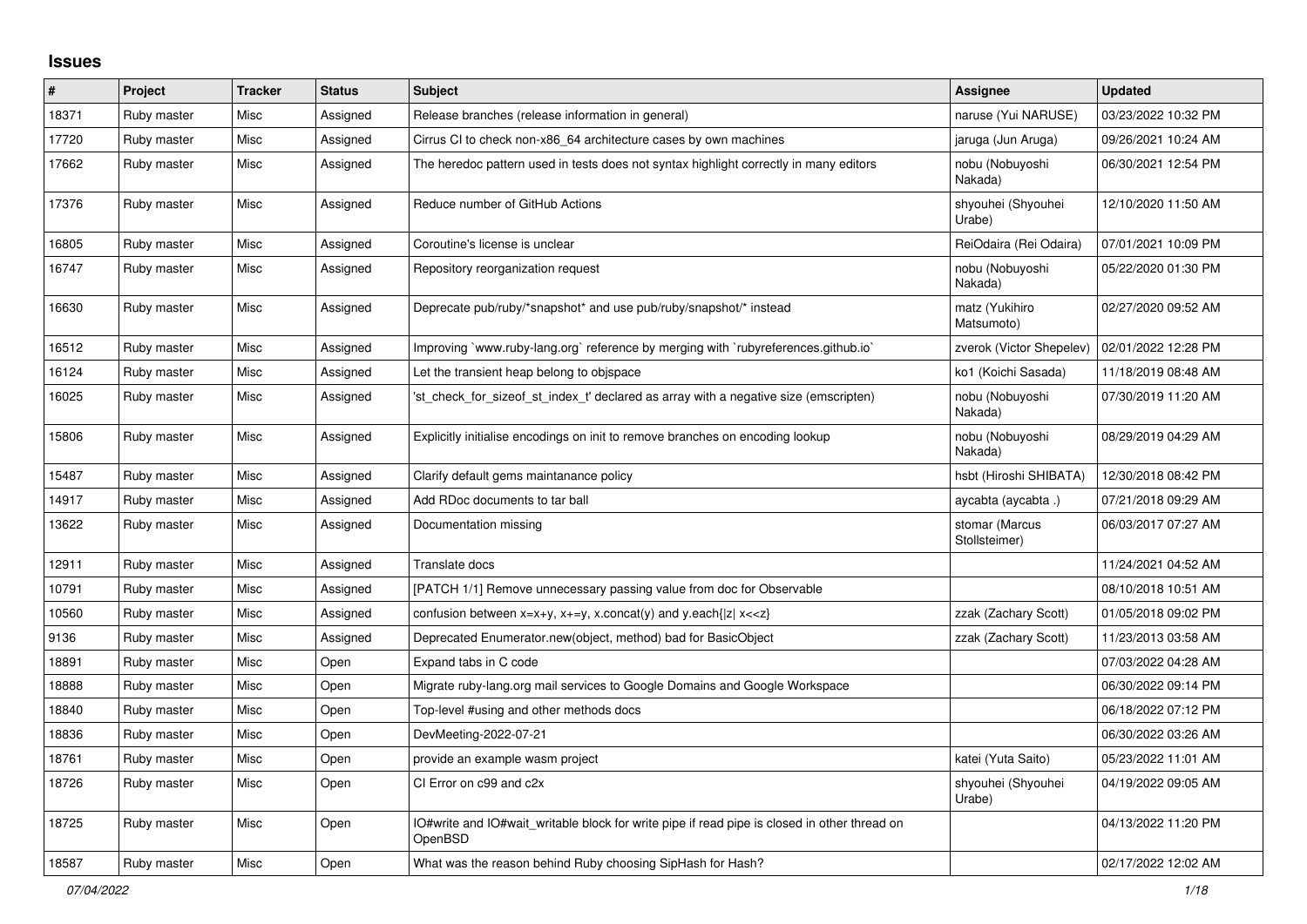| $\vert$ # | Project     | Tracker | <b>Status</b> | Subject                                                                                                                    | Assignee               | <b>Updated</b>      |
|-----------|-------------|---------|---------------|----------------------------------------------------------------------------------------------------------------------------|------------------------|---------------------|
| 18420     | Ruby master | Misc    | Open          | Question about how to handle IO.pipe reader and writer when forking                                                        |                        | 12/22/2021 12:04 AM |
| 18404     | Ruby master | Misc    | Open          | 3.1 documentation problems tracking ticket                                                                                 |                        | 12/24/2021 03:59 PM |
| 18352     | Ruby master | Misc    | Open          | What is the Hash#grep expected?                                                                                            |                        | 11/28/2021 10:39 PM |
| 18248     | Ruby master | Misc    | Open          | Add Feature Triaging Guide                                                                                                 |                        | 10/12/2021 03:21 PM |
| 18150     | Ruby master | Misc    | Open          | Proposal: Deprecate leading zero syntax to declare octals, since it's extremely confusing (and<br>Python 3 removed it too) |                        | 09/04/2021 03:21 AM |
| 18082     | Ruby master | Misc    | Open          | FileUtils.remove_entry_secure has inconsistent document                                                                    |                        | 08/17/2021 04:26 PM |
| 18068     | Ruby master | Misc    | Open          | Silence LoadError only if it is for rubygems itself                                                                        | hsbt (Hiroshi SHIBATA) | 08/08/2021 02:21 PM |
| 17829     | Ruby master | Misc    | Open          | Clang/LLVM correctness of x64-mingw32 build (`shorten-64-to-32` warnings)                                                  |                        | 04/26/2021 04:23 PM |
| 17815     | Ruby master | Misc    | Open          | Snapcraft Ruby plugin                                                                                                      |                        | 04/20/2021 07:59 PM |
| 17683     | Ruby master | Misc    | Open          | Current status of beginless range (experimental or not)                                                                    |                        | 06/05/2021 07:22 AM |
| 17637     | Ruby master | Misc    | Open          | Endless ranges with `nil` boundary weird behavior                                                                          |                        | 02/19/2021 07:57 AM |
| 17591     | Ruby master | Misc    | Open          | Test frameworks and REPLs do not show deprecation warnings by default                                                      |                        | 02/17/2021 09:06 AM |
| 17586     | Ruby master | Misc    | Open          | Please run Windows CI in all std-lib repos                                                                                 |                        | 01/28/2021 02:34 PM |
| 17569     | Ruby master | Misc    | Open          | 'uri' lib maintainership                                                                                                   | akr (Akira Tanaka)     | 01/23/2021 10:42 AM |
| 17565     | Ruby master | Misc    | Open          | Prefer use of access(2) in rb_file_load_ok() to check for existence of require'd files                                     |                        | 01/21/2021 08:52 PM |
| 17502     | Ruby master | Misc    | Open          | C vs Ruby                                                                                                                  | ko1 (Koichi Sasada)    | 12/02/2021 07:53 PM |
| 17422     | Ruby master | Misc    | Open          | 3.0 documentation problems tracking ticket                                                                                 |                        | 12/24/2020 12:51 PM |
| 17399     | Ruby master | Misc    | Open          | Are endless methods experimental?                                                                                          |                        | 12/22/2020 07:05 PM |
| 17390     | Ruby master | Misc    | Open          | Class and method-level docs for Ractor                                                                                     |                        | 12/13/2020 06:33 PM |
| 17309     | Ruby master | Misc    | Open          | URI.escape being deprecated, yet there is no replacement                                                                   |                        | 11/11/2020 12:52 AM |
| 17199     | Ruby master | Misc    | Open          | id outputed by inspect and to_s output does not allow to find actual object_id and vice-versa                              |                        | 10/20/2020 09:35 PM |
| 17174     | Ruby master | Misc    | Open          | "Error relocating, symbol not found" error when compiling a native extension on Alpine with Ruby<br>$>=2.4$                |                        | 10/06/2020 11:19 AM |
| 17154     | Ruby master | Misc    | Open          | Update Pathname Documentation to Clarify Expected Behavior                                                                 | akr (Akira Tanaka)     | 09/05/2020 01:18 PM |
| 17137     | Ruby master | Misc    | Open          | Cooperation on maintaining official docker ruby images                                                                     |                        | 09/02/2020 05:03 PM |
| 17053     | Ruby master | Misc    | Open          | RDoc for Hash Keys                                                                                                         |                        | 07/28/2020 01:21 AM |
| 16895     | Ruby master | Misc    | Open          | Request for cooperation: Try your applications/libraries with master branch and debug options                              |                        | 05/15/2020 11:51 PM |
| 16803     | Ruby master | Misc    | Open          | Discussion: those internal macros reside in public API headers                                                             |                        | 05/14/2020 12:27 PM |
| 16750     | Ruby master | Misc    | Open          | Change typedef of VALUE for better type checking                                                                           |                        | 04/03/2020 02:34 AM |
| 16678     | Ruby master | Misc    | Open          | Array#values_at has unintuitive behavior when supplied a range starting with negative index                                |                        | 03/09/2020 02:06 PM |
| 16671     | Ruby master | Misc    | Open          | <b>BASERUBY</b> version policy                                                                                             |                        | 03/05/2020 01:11 AM |
| 16659     | Ruby master | Misc    | Open          | Documentation on Regexp missing for absence pattern (?~pat)                                                                |                        | 02/27/2020 04:16 PM |
| 16629     | Ruby master | Misc    | Open          | ruby-loco now built & saved on GitHub, both mingw & mswin builds                                                           |                        | 02/12/2020 01:53 PM |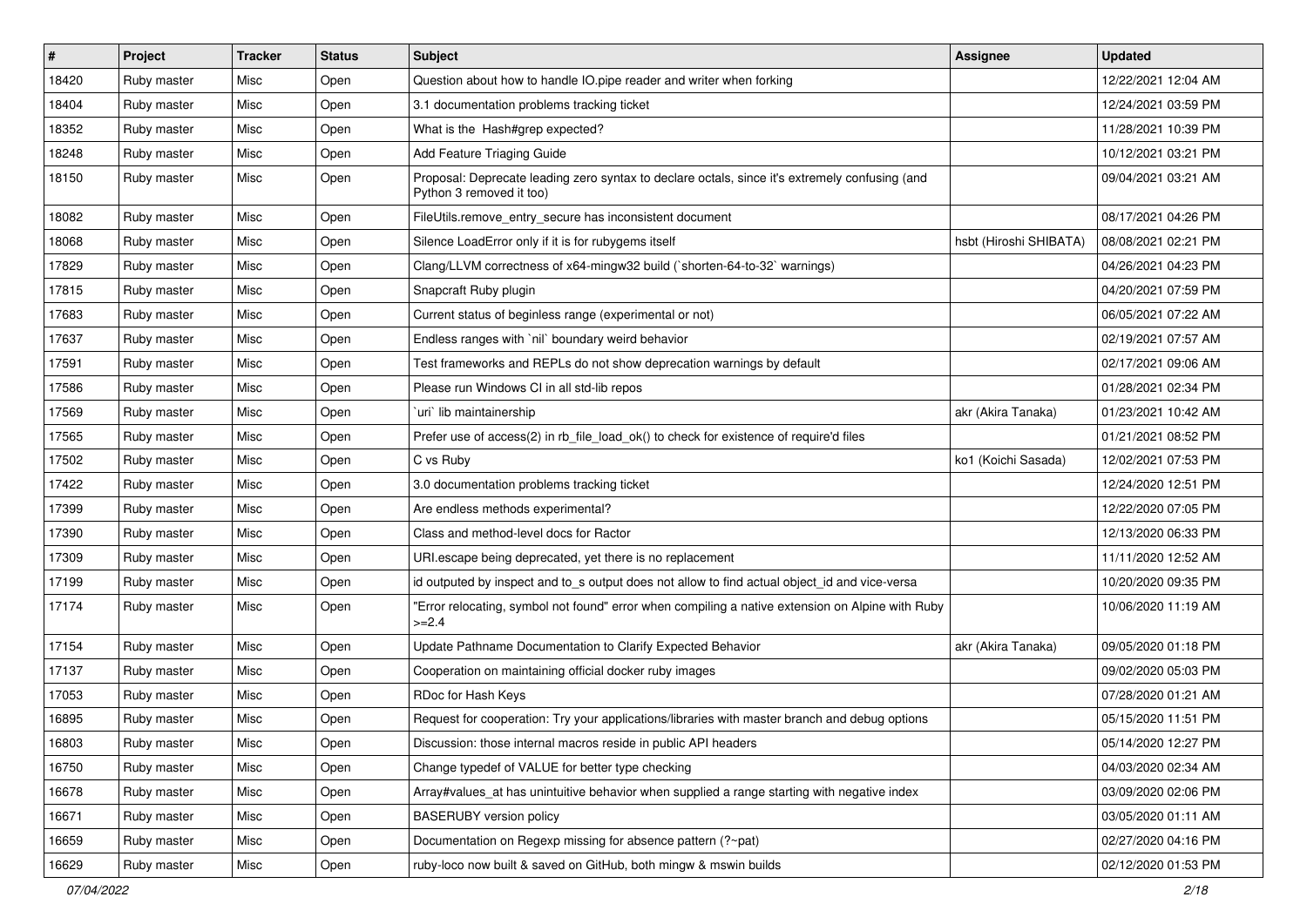| $\vert$ # | Project     | <b>Tracker</b> | <b>Status</b> | <b>Subject</b>                                                                                                                      | <b>Assignee</b>                | <b>Updated</b>      |
|-----------|-------------|----------------|---------------|-------------------------------------------------------------------------------------------------------------------------------------|--------------------------------|---------------------|
| 16507     | Ruby master | Misc           | Open          | $=$ vs include? or match?                                                                                                           |                                | 01/12/2020 11:27 PM |
| 16487     | Ruby master | Misc           | Open          | Potential for SIMD usage in ruby-core                                                                                               |                                | 01/16/2020 05:25 AM |
| 16464     | Ruby master | Misc           | Open          | Which core objects should support deconstruct/deconstruct_keys?                                                                     |                                | 12/30/2019 07:54 AM |
| 16436     | Ruby master | Misc           | Open          | hash missing #last method, make it not so consistent (it has #first)                                                                |                                | 01/06/2021 09:47 AM |
| 16408     | Ruby master | Misc           | Open          | Ruby docs list incorrect method signatures for PTY::getpty/PTY::spawn                                                               |                                | 12/12/2019 05:12 PM |
| 16396     | Ruby master | Misc           | Open          | What is the reason for this behaviour of Find.find?                                                                                 |                                | 12/09/2019 02:51 PM |
| 16346     | Ruby master | Misc           | Open          | Confusing macro name: RUBY_MARK_NO_PIN_UNLESS_NULL                                                                                  |                                | 11/13/2019 07:39 AM |
| 16267     | Ruby master | Misc           | Open          | MinGW CI - add to Actions ?                                                                                                         |                                | 10/21/2019 01:10 AM |
| 16235     | Ruby master | Misc           | Open          | ENV assoc spec test does not test invalid name                                                                                      |                                | 10/05/2019 10:53 PM |
| 16188     | Ruby master | Misc           | Open          | What are the performance implications of the new keyword arguments in 2.7 and 3.0?                                                  | jeremyevans0 (Jeremy<br>Evans) | 11/27/2019 04:45 PM |
| 16160     | Ruby master | Misc           | Open          | Lazy init thread local storage                                                                                                      |                                | 09/22/2019 01:55 AM |
| 16157     | Ruby master | Misc           | Open          | What is the correct and *portable* way to do generic delegation?                                                                    |                                | 10/15/2019 04:28 PM |
| 16130     | Ruby master | Misc           | Open          | [Discussion / Ideas] Finding a good name for the concept of/behind guilds - primarily the NAME                                      |                                | 08/27/2019 04:00 PM |
| 16114     | Ruby master | Misc           | Open          | Naming of "beginless range"                                                                                                         |                                | 10/08/2019 03:06 PM |
| 15802     | Ruby master | Misc           | Open          | Reduce the minimum string buffer size from 127 to 63 bytes                                                                          | ko1 (Koichi Sasada)            | 07/30/2019 04:04 AM |
| 15744     | Ruby master | Misc           | Open          | Improvement needed to documentation of 'Literals'                                                                                   |                                | 06/24/2019 02:27 AM |
| 15654     | Ruby master | Misc           | Open          | Documentation for Complex is wrong or misleading                                                                                    |                                | 03/11/2019 11:55 AM |
| 15568     | Ruby master | Misc           | Open          | TracePoint(:raise)#parameters raises RuntimeError                                                                                   |                                | 01/27/2019 12:02 AM |
| 15514     | Ruby master | Misc           | Open          | Add documentation for implicit array decomposition                                                                                  |                                | 01/10/2019 04:43 PM |
| 15510     | Ruby master | Misc           | Open          | Easter egg in Thread.handle_interrupt                                                                                               |                                | 01/05/2019 11:53 PM |
| 15431     | Ruby master | Misc           | Open          | Hashes and arrays should not require commas to seperate values when using new lines                                                 |                                | 12/18/2018 11:05 AM |
| 15418     | Ruby master | Misc           | Open          | Date.parse('2018')                                                                                                                  |                                | 12/15/2018 09:17 PM |
| 15402     | Ruby master | Misc           | Open          | Shrinking excess retained memory of container types on promotion to uncollectible                                                   |                                | 12/11/2018 08:43 PM |
| 15249     | Ruby master | Misc           | Open          | Documentation for attr_accessor and attr_reader should be corrected                                                                 |                                | 10/23/2018 08:09 PM |
| 15224     | Ruby master | Misc           | Open          | [DOCs] Minor inconsistency in class Array #initialize_copy -<br>https://ruby-doc.org/core-2.5.1/Array.html#method-i-initialize copy |                                | 10/13/2018 02:26 PM |
| 15202     | Ruby master | Misc           | Open          | Adding Coverity Scan to CI to see the result casually                                                                               |                                | 10/25/2018 10:50 AM |
| 15136     | Ruby master | Misc           | Open          | Fix - Wparentheses warnings                                                                                                         |                                | 09/20/2018 09:41 AM |
| 15007     | Ruby master | Misc           | Open          | Let all Init xxx and extension APIs frequently called from init code paths be considered cold                                       | naruse (Yui NARUSE)            | 12/06/2018 11:05 AM |
| 14825     | Ruby master | Misc           | Open          | When redefining `attr_xx` methods the visibility becomes `public`                                                                   |                                | 06/05/2018 05:57 AM |
| 14770     | Ruby master | Misc           | Open          | [META] DevelopersMeeting                                                                                                            |                                | 05/17/2018 12:28 PM |
| 14768     | Ruby master | Misc           | Open          | Add documentation for II and &&                                                                                                     |                                | 05/17/2018 09:45 AM |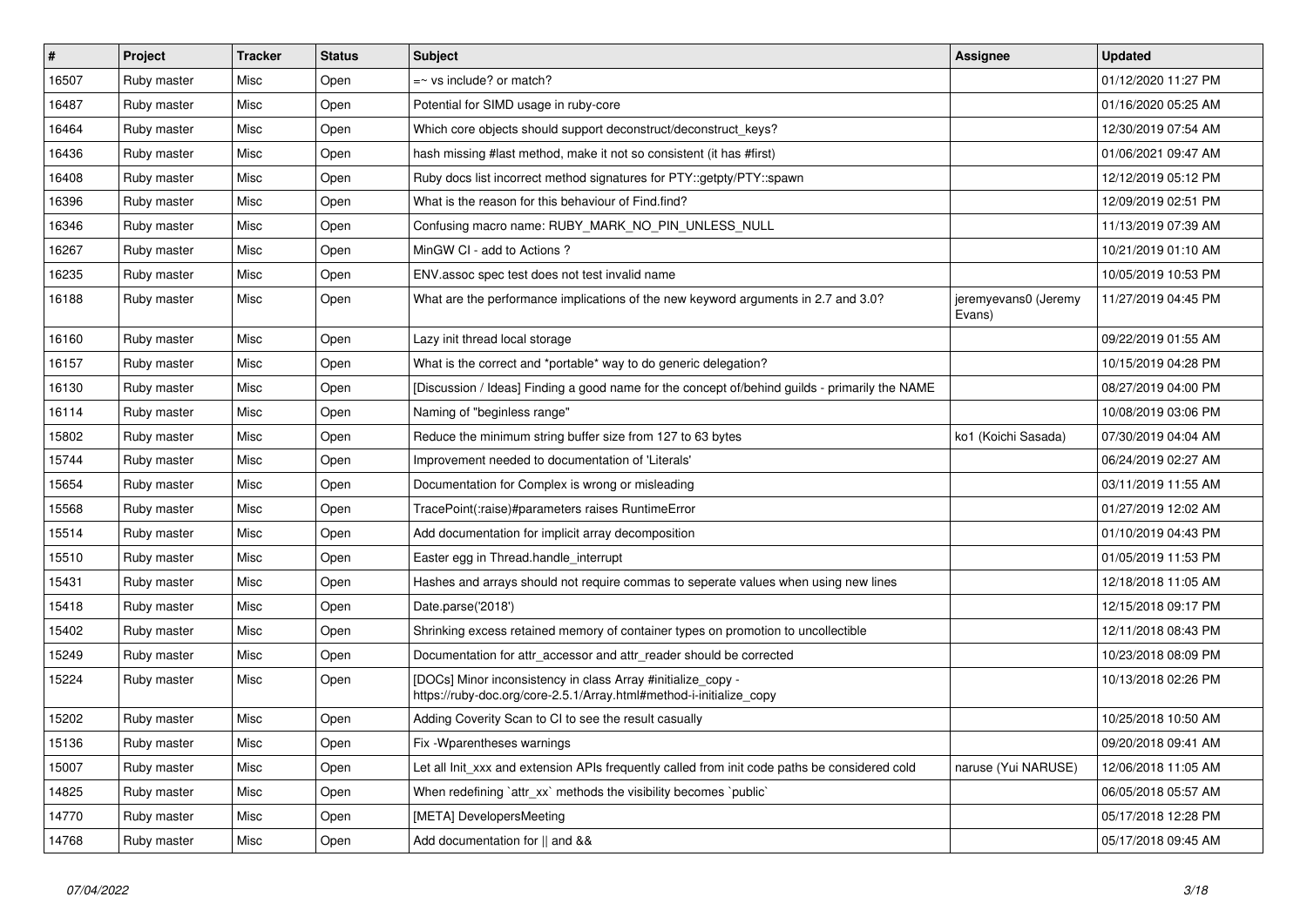| $\sharp$ | Project     | <b>Tracker</b> | <b>Status</b> | <b>Subject</b>                                                                                                                                        | Assignee                     | <b>Updated</b>      |
|----------|-------------|----------------|---------------|-------------------------------------------------------------------------------------------------------------------------------------------------------|------------------------------|---------------------|
| 14760    | Ruby master | Misc           | Open          | cross-thread IO#close semantics                                                                                                                       | matz (Yukihiro<br>Matsumoto) | 05/17/2018 08:21 AM |
| 14735    | Ruby master | Misc           | Open          | thread-safe operations in a hash could be documented                                                                                                  |                              | 05/04/2018 01:09 PM |
| 14692    | Ruby master | Misc           | Open          | Question: Ruby stdlib's Option Parser                                                                                                                 | nobu (Nobuyoshi<br>Nakada)   | 04/22/2018 05:53 AM |
| 14673    | Ruby master | Misc           | Open          | Documentation for `Array#drop` / `drop_while` unclear in regard to modification                                                                       |                              | 04/10/2018 09:51 AM |
| 14190    | Ruby master | Misc           | Open          | What are the semantics of \$SAFE?                                                                                                                     |                              | 12/15/2017 10:28 PM |
| 14149    | Ruby master | Misc           | Open          | Ruby Birthday Thread - 25th years anniversary                                                                                                         |                              | 12/02/2017 01:40 AM |
| 14037    | Ruby master | Misc           | Open          | Writing doxygen document comments to static functions                                                                                                 |                              | 10/21/2017 07:48 AM |
| 13968    | Ruby master | Misc           | Open          | [Ruby 3.x perhaps] - A (minimal?) static variant of ruby                                                                                              |                              | 01/14/2018 03:24 PM |
| 13804    | Ruby master | Misc           | Open          | Protected methods cannot be overridden                                                                                                                |                              | 08/10/2017 09:41 PM |
| 13787    | Ruby master | Misc           | Open          | The path to Ruby 3.x - would it be useful to have a separate thread here at the tracker, for<br>discussions and issues and ideas related to ruby 3.x? |                              | 08/08/2017 08:29 AM |
| 13634    | Ruby master | Misc           | Open          | NilClass is lying about respond_to?(:clone)                                                                                                           |                              | 06/06/2017 08:27 AM |
| 13497    | Ruby master | Misc           | Open          | Docs, code samples, Ripper example                                                                                                                    |                              | 04/23/2017 04:27 AM |
| 13209    | Ruby master | Misc           | Open          | fact.rb in ruby/sample variations                                                                                                                     |                              | 02/14/2017 12:10 AM |
| 13072    | Ruby master | Misc           | Open          | Current state of date standard library                                                                                                                |                              | 09/02/2017 05:38 PM |
| 12751    | Ruby master | Misc           | Open          | Incompatibility of Ruby 3                                                                                                                             |                              | 09/14/2016 12:48 PM |
| 12595    | Ruby master | Misc           | Open          | Documentation                                                                                                                                         |                              | 07/18/2016 04:39 PM |
| 12277    | Ruby master | Misc           | Open          | Coding rule: colum number                                                                                                                             |                              | 04/13/2016 06:32 PM |
| 11783    | Ruby master | Misc           | Open          | Do you have any idea if you have a budgets?                                                                                                           |                              | 05/16/2019 09:06 PM |
| 11570    | Ruby master | Misc           | Open          | Clarify autoload chaining behavior                                                                                                                    |                              | 10/06/2015 04:52 PM |
| 11355    | Ruby master | Misc           | Open          | Exceptions inheriting from Timeout:: Error should behave the same way                                                                                 |                              | 07/15/2015 04:59 PM |
| 11295    | Ruby master | Misc           | Open          | Request for comments about error messages                                                                                                             |                              | 10/22/2015 09:12 AM |
| 10983    | Ruby master | Misc           | Open          | Why blocks make Ruby methods 439% slower?                                                                                                             |                              | 11/10/2015 06:21 AM |
| 10783    | Ruby master | Misc           | Open          | String#concat has an "appending" behavior                                                                                                             |                              | 08/08/2018 03:08 AM |
| 10628    | Ruby master | Misc           | Open          | Peformance of URI module                                                                                                                              | naruse (Yui NARUSE)          | 12/26/2014 04:08 PM |
| 10541    | Ruby master | Misc           | Open          | Remove shorthand string interpolation syntax                                                                                                          | matz (Yukihiro<br>Matsumoto) | 10/08/2015 05:44 PM |
| 10513    | Ruby master | Misc           | Open          | instance_eval yields the receiver, but is documented to yield no arguments                                                                            | zzak (Zachary Scott)         | 11/14/2014 10:29 PM |
| 10424    | Ruby master | Misc           | Open          | Error message when sorting NaN                                                                                                                        |                              | 10/25/2014 02:13 PM |
| 10312    | Ruby master | Misc           | Open          | Give people more control over how the ruby parser sees code and lexical code elements<br>(valid/invalid - toggle options) + macros                    |                              | 01/20/2016 05:14 PM |
| 9832     | Ruby master | Misc           | Open          | better concurrency in threads                                                                                                                         |                              | 05/12/2014 12:33 PM |
| 9724     | Ruby master | Misc           | Open          | Warnings in Ruby: allow per-file directives to i.e. suppress warnings                                                                                 |                              | 04/10/2014 06:21 PM |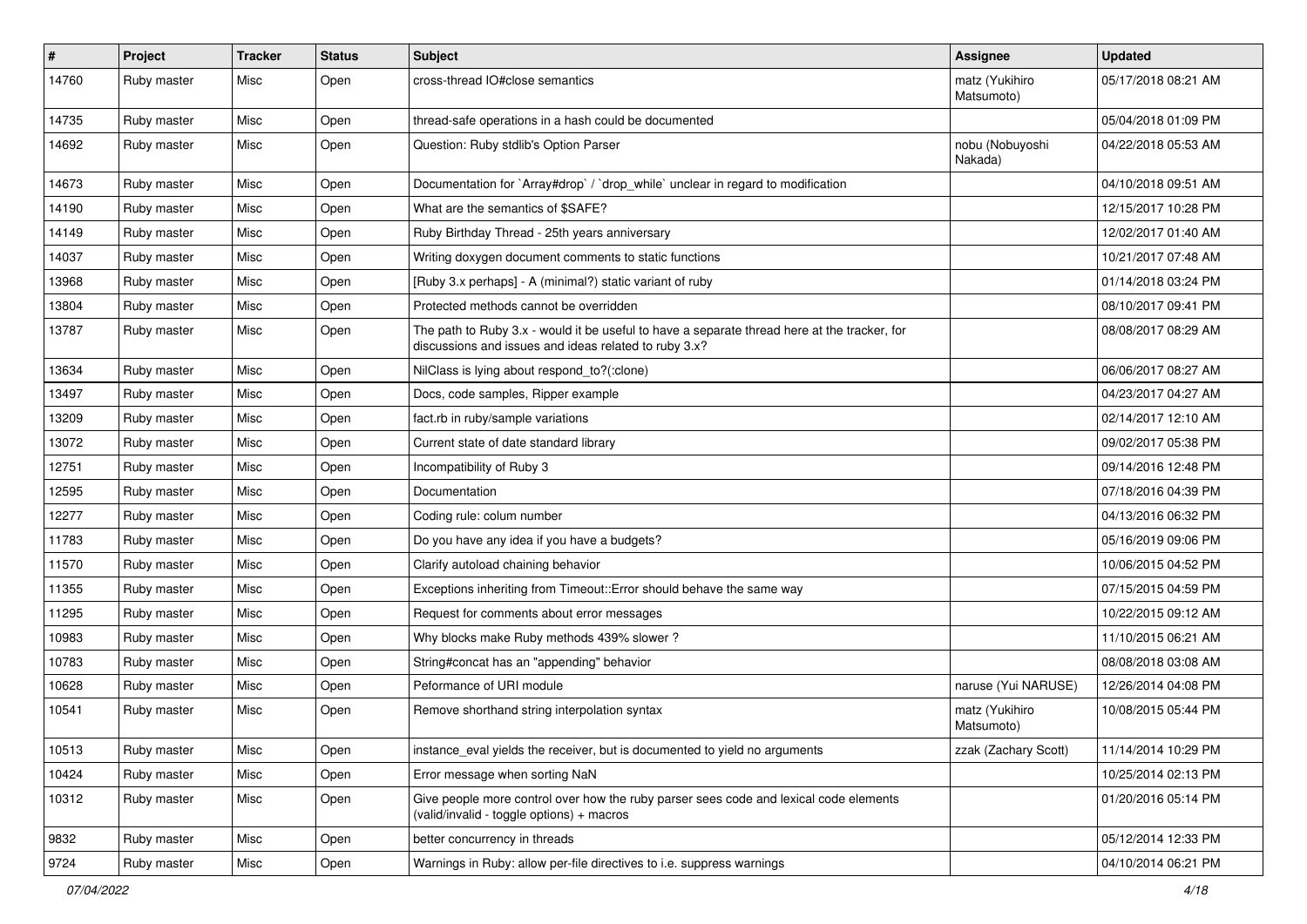| $\vert$ # | Project     | <b>Tracker</b> | <b>Status</b> | Subject                                                                           | <b>Assignee</b>                   | <b>Updated</b>      |
|-----------|-------------|----------------|---------------|-----------------------------------------------------------------------------------|-----------------------------------|---------------------|
| 9516      | Ruby master | Misc           | Open          | Consolidate all deprecation messages to one or more helper methods                |                                   | 02/13/2014 05:11 PM |
| 18773     | Ruby master | Feature        | Assigned      | deconstruct to receive a range                                                    | ktsj (Kazuki Tsujimoto)           | 07/03/2022 06:04 PM |
| 18571     | Ruby master | Feature        | Assigned      | Removed the bundled sources from release package after Ruby 3.2                   | hsbt (Hiroshi SHIBATA)            | 03/28/2022 06:23 AM |
| 18459     | Ruby master | Feature        | Assigned      | IRB autocomplete dropdown colour options                                          | aycabta (aycabta.)                | 01/05/2022 02:15 AM |
| 18450     | Ruby master | Feature        | Assigned      | Force break in prettyprint                                                        | akr (Akira Tanaka)                | 12/29/2021 02:02 PM |
| 18408     | Ruby master | Feature        | Assigned      | Allow pattern match to set instance variables                                     | ktsj (Kazuki Tsujimoto)           | 01/26/2022 07:07 PM |
| 17638     | Ruby master | Feature        | Assigned      | Support backtracing with the libbacktrace library                                 | naruse (Yui NARUSE)               | 03/05/2021 03:40 PM |
| 17593     | Ruby master | Feature        | Assigned      | load iseg eval should override the ISeg path                                      | ko1 (Koichi Sasada)               | 02/16/2021 08:27 AM |
| 17363     | Ruby master | Feature        | Assigned      | Timeouts                                                                          | ko1 (Koichi Sasada)               | 05/14/2022 09:06 AM |
| 17355     | Ruby master | Feature        | Assigned      | Using same set of names in or-patterns (pattern matching with $Foo(x)   Bar(x)$ ) | ktsj (Kazuki Tsujimoto)           | 09/13/2021 09:11 AM |
| 17339     | Ruby master | Feature        | Assigned      | Semantic grouping with BigDecimal#to_s                                            | mrkn (Kenta Murata)               | 12/20/2021 12:39 PM |
| 17297     | Ruby master | Feature        | Assigned      | Feature: Introduce Pathname.mktmpdir                                              | akr (Akira Tanaka)                | 08/30/2021 06:51 AM |
| 17296     | Ruby master | Feature        | Assigned      | Feature: Pathname#chmod use FileUtils.chmod instead of File                       | akr (Akira Tanaka)                | 08/30/2021 06:51 AM |
| 17295     | Ruby master | Feature        | Assigned      | Feature: Create a directory and file with Pathname#touch                          | akr (Akira Tanaka)                | 09/28/2021 01:20 AM |
| 17294     | Ruby master | Feature        | Assigned      | Feature: Allow method chaining with Pathname#mkpath Pathname#rmtree               | akr (Akira Tanaka)                | 08/30/2021 06:52 AM |
| 17291     | Ruby master | Feature        | Assigned      | Optimize __send__ call                                                            | matz (Yukihiro<br>Matsumoto)      | 01/12/2021 05:47 AM |
| 17111     | Ruby master | Feature        | Assigned      | Improve performance of Net::HTTPHeader#set_form by 40%                            | naruse (Yui NARUSE)               | 08/10/2020 05:36 AM |
| 16963     | Ruby master | Feature        | Assigned      | Remove English.rb from Ruby 2.8/3.0                                               | hsbt (Hiroshi SHIBATA)            | 06/19/2020 09:48 AM |
| 16937     | Ruby master | Feature        | Assigned      | Add DNS over HTTP to Resolv                                                       | akr (Akira Tanaka)                | 12/10/2020 09:15 AM |
| 16461     | Ruby master | Feature        | Assigned      | Proc#using                                                                        | matz (Yukihiro<br>Matsumoto)      | 12/10/2020 09:10 AM |
| 16350     | Ruby master | Feature        | Assigned      | ArithmeticSequence#member? can result in infinite loop                            | mrkn (Kenta Murata)               | 05/29/2020 10:26 PM |
| 16027     | Ruby master | Feature        | Assigned      | Update Ruby's dtrace / USDT API to match what is exposed via the TracePoint API   | ko1 (Koichi Sasada)               | 08/03/2019 02:41 AM |
| 16012     | Ruby master | Feature        | Assigned      | Add a (small) test-install suite?                                                 | hsbt (Hiroshi SHIBATA)            | 07/30/2019 08:13 AM |
| 15939     | Ruby master | Feature        | Assigned      | Dump symbols reference to their fstr in ObjectSpace.dump()                        | ko1 (Koichi Sasada)               | 08/08/2019 09:38 PM |
| 15878     | Ruby master | Feature        | Assigned      | Make exit faster by not running GC                                                | ko1 (Koichi Sasada)               | 07/29/2019 07:48 AM |
| 15628     | Ruby master | Feature        | Assigned      | init_inetsock_internal should fallback to IPv4 if IPv6 is unreachable             | Glass_saga (Masaki<br>Matsushita) | 09/25/2020 05:42 AM |
| 15371     | Ruby master | Feature        | Assigned      | IRB with ARGV                                                                     | aycabta (aycabta.)                | 02/14/2020 11:35 AM |
| 15281     | Ruby master | Feature        | Assigned      | Speed up Set#intersect with size check.                                           | knu (Akinori MUSHA)               | 08/11/2020 02:43 AM |
| 15239     | Ruby master | Feature        | Assigned      | [patch] test-spec win32ole                                                        | suke (Masaki Suketa)              | 12/29/2019 01:04 PM |
| 15166     | Ruby master | Feature        | Assigned      | 2.5 times faster implementation than current gcd implmentation                    | watson1978 (Shizuo<br>Fujita)     | 04/26/2019 09:12 PM |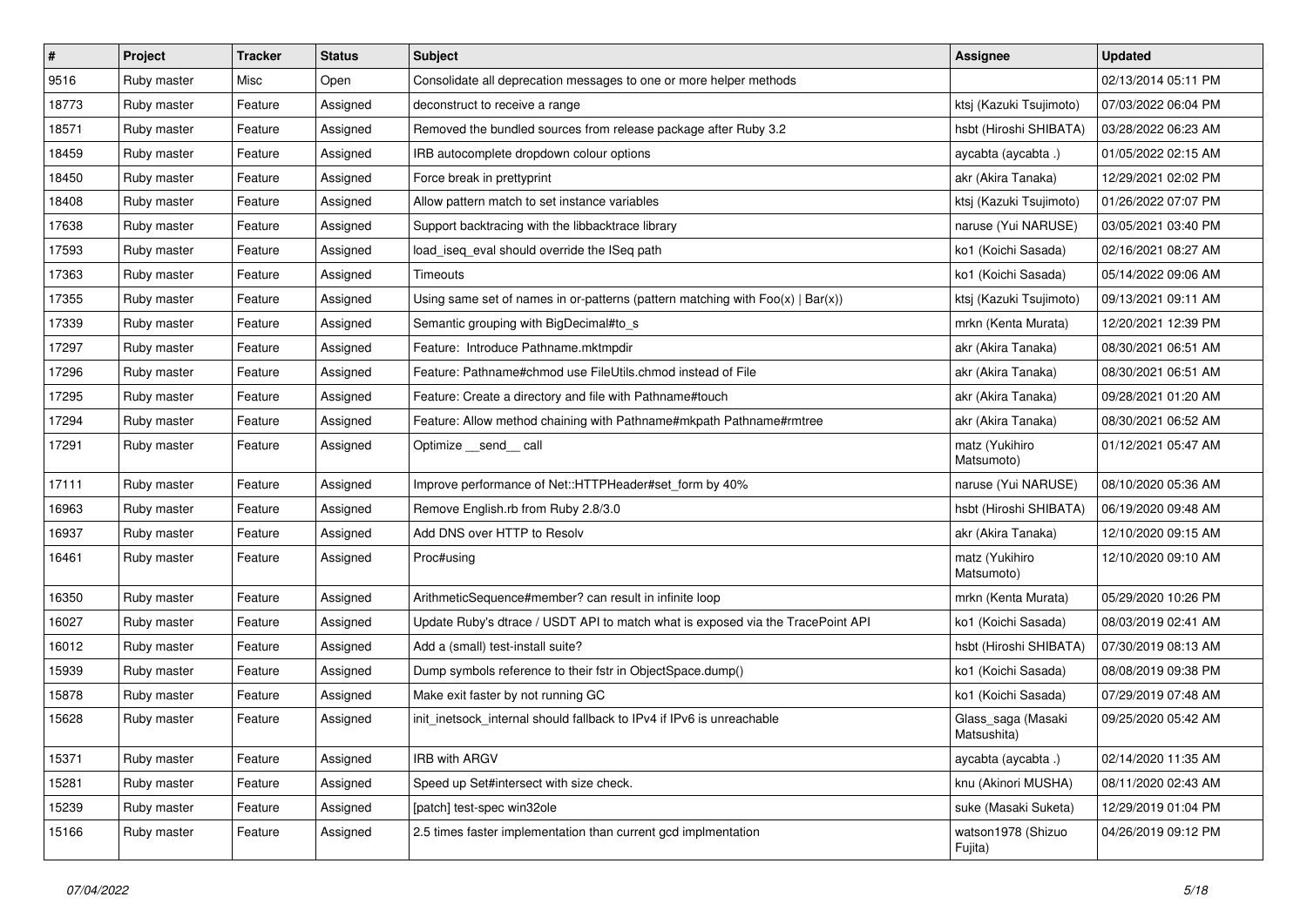| #     | Project     | <b>Tracker</b> | <b>Status</b> | Subject                                                                                       | Assignee                            | <b>Updated</b>      |
|-------|-------------|----------------|---------------|-----------------------------------------------------------------------------------------------|-------------------------------------|---------------------|
| 15047 | Ruby master | Feature        | Assigned      | Documentation and more functions for Hash functions in C API                                  |                                     | 03/20/2019 01:24 AM |
| 14922 | Ruby master | Feature        | Assigned      | Resolv getaddresses ignores AAAA records for IPv6                                             | akr (Akira Tanaka)                  | 11/13/2020 04:01 AM |
| 14901 | Ruby master | Feature        | Assigned      | [PATCH] do not block SIGCHLD in normal Ruby Threads                                           | normalperson (Eric<br>Wong)         | 07/19/2021 05:23 AM |
| 14737 | Ruby master | Feature        | Assigned      | Split default gems into separate directory structure                                          | hsbt (Hiroshi SHIBATA)              | 09/02/2020 06:00 PM |
| 14476 | Ruby master | Feature        | Assigned      | Adding same_all? for checking whether all items in an Array are same                          | mrkn (Kenta Murata)                 | 08/28/2020 01:10 PM |
| 14412 | Ruby master | Feature        | Assigned      | DRb UNIX on local machine: add support for getpeereid()                                       | seki (Masatoshi Seki)               | 01/28/2018 12:51 PM |
| 14397 | Ruby master | Feature        | Assigned      | public, protected and private should return their arguments instead of self                   | matz (Yukihiro<br>Matsumoto)        | 12/10/2018 07:08 AM |
| 14066 | Ruby master | Feature        | Assigned      | Add CAA DNS RR on Resolv                                                                      | akr (Akira Tanaka)                  | 11/10/2017 06:50 AM |
| 13847 | Ruby master | Feature        | Assigned      | Gem activated problem for default gems                                                        |                                     | 12/10/2020 08:53 AM |
| 13821 | Ruby master | Feature        | Assigned      | Allow fibers to be resumed across threads                                                     | ko1 (Koichi Sasada)                 | 02/15/2019 10:09 AM |
| 13721 | Ruby master | Feature        | Assigned      | [PATCH] net/imap: dedupe attr keys in Net::IMAP::FetchData                                    | normalperson (Eric<br>Wong)         | 07/27/2017 09:51 AM |
| 13610 | Ruby master | Feature        | Assigned      | IPAddr doesn't provide helpful methods to get the subnet or IP address                        | knu (Akinori MUSHA)                 | 10/20/2017 01:13 AM |
| 13604 | Ruby master | Feature        | Assigned      | Exposing alternative interface of readline                                                    | aycabta (aycabta.)                  | 01/20/2020 05:34 AM |
| 13577 | Ruby master | Feature        | Assigned      | Digest file accidentally receives File object but uses file path                              | nobu (Nobuyoshi<br>Nakada)          | 05/20/2017 06:50 PM |
| 13534 | Ruby master | Feature        | Assigned      | Checking installation results of default gems                                                 | hsbt (Hiroshi SHIBATA)              | 07/26/2018 02:16 AM |
| 13516 | Ruby master | Feature        | Assigned      | Improve the text of the circular require warning                                              | nobu (Nobuyoshi<br>Nakada)          | 08/31/2017 05:49 AM |
| 13508 | Ruby master | Feature        | Assigned      | How remove/refactor code related mathn library.                                               | hsbt (Hiroshi SHIBATA)              | 12/25/2017 06:15 PM |
| 13388 | Ruby master | Feature        | Assigned      | gc.c: Add GC.get_parameters and .set_parameters                                               | ko1 (Koichi Sasada)                 | 03/30/2017 10:52 AM |
| 13252 | Ruby master | Feature        | Assigned      | C API for creating strings without copying                                                    | ko1 (Koichi Sasada)                 | 04/17/2017 07:22 AM |
| 13221 | Ruby master | Feature        | Assigned      | [PATCH] gems/bundled_gems: add "curses" RubyGem                                               | naruse (Yui NARUSE)                 | 09/25/2017 06:32 PM |
| 13129 | Ruby master | Feature        | Assigned      | Refinements cannot refine method_missing and respond_to_missing?                              | matz (Yukihiro<br>Matsumoto)        | 07/03/2021 10:45 PM |
| 13047 | Ruby master | Feature        | Assigned      | Use String literal instead of `String#+` for multiline pretty-printing of multiline strings   | akr (Akira Tanaka)                  | 02/22/2017 07:09 AM |
| 12848 | Ruby master | Feature        | Assigned      | Crazy idea: Allow regex definition for methods (Do not take it seriously please)              |                                     | 10/18/2016 12:17 AM |
| 12813 | Ruby master | Feature        | Assigned      | Calling chunk while, slice after, slice before, slice when with no block                      | matz (Yukihiro<br>Matsumoto)        | 12/06/2016 12:58 PM |
| 12676 | Ruby master | Feature        | Assigned      | Significant performance increase, and code conciseness, for prime_division method in prime.rb | marcandre (Marc-Andre<br>Lafortune) | 11/18/2016 03:46 PM |
| 12656 | Ruby master | Feature        | Assigned      | Expand short paths with File.expand_path                                                      | cruby-windows                       | 01/31/2018 02:31 PM |
| 12653 | Ruby master | Feature        | Assigned      | Use wide WinAPI for rb w32 getcwd                                                             | usa (Usaku<br>NAKAMURA)             | 09/12/2016 06:35 AM |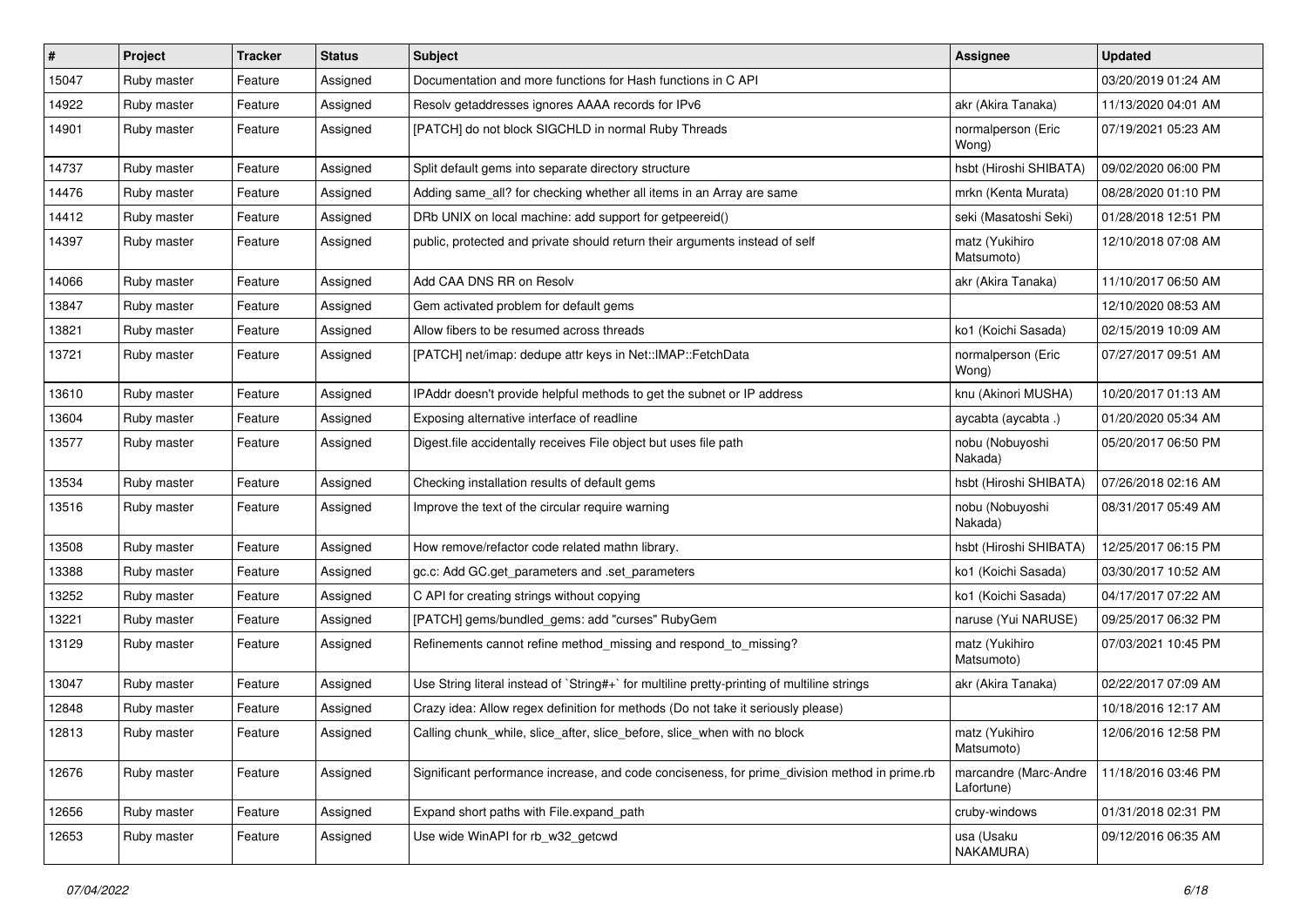| #     | Project     | <b>Tracker</b> | <b>Status</b> | Subject                                                                                                                 | Assignee                      | <b>Updated</b>      |
|-------|-------------|----------------|---------------|-------------------------------------------------------------------------------------------------------------------------|-------------------------------|---------------------|
| 12639 | Ruby master | Feature        | Assigned      | Speed up require in RubyGems by 5x                                                                                      | hsbt (Hiroshi SHIBATA)        | 07/26/2018 02:12 AM |
| 12543 | Ruby master | Feature        | Assigned      | explicit tail call syntax: foo() then return                                                                            | matz (Yukihiro<br>Matsumoto)  | 04/18/2021 03:02 PM |
| 12497 | Ruby master | Feature        | Assigned      | GMP version of divmod may be slower                                                                                     | akr (Akira Tanaka)            | 08/10/2016 03:11 AM |
| 12354 | Ruby master | Feature        | Assigned      | PKey::EC Can't output public key pem when private key exists                                                            | rhenium (Kazuki<br>Yamaguchi) | 07/24/2019 10:57 PM |
| 12281 | Ruby master | Feature        | Assigned      | Allow lexically scoped use of refinements with `using {}` block syntax                                                  | shugo (Shugo Maeda)           | 06/13/2016 07:44 AM |
| 12020 | Ruby master | Feature        | Assigned      | Documenting Ruby memory model                                                                                           | ko1 (Koichi Sasada)           | 12/23/2021 11:40 PM |
| 11955 | Ruby master | Feature        | Assigned      | Expose Object that Receives logs in Logger                                                                              | sonots (Naotoshi Seo)         | 11/09/2017 11:35 AM |
| 11816 | Ruby master | Feature        | Assigned      | Partial safe navigation operator                                                                                        | matz (Yukihiro<br>Matsumoto)  | 04/14/2020 08:02 AM |
| 11625 | Ruby master | Feature        | Assigned      | Unlock GVL for SHA1 calculations                                                                                        |                               | 09/25/2018 11:26 AM |
| 11527 | Ruby master | Feature        | Assigned      | IPAddr#mask_addr isn't a method                                                                                         | knu (Akinori MUSHA)           | 11/07/2018 04:12 PM |
| 11322 | Ruby master | Feature        | Assigned      | OpenUri: RuntimeError: HTTP redirection loop                                                                            | akr (Akira Tanaka)            | 11/13/2020 03:52 AM |
| 11028 | Ruby master | Feature        | Assigned      | standalone running single file ( zipped archives of ruby code) running **without installation**<br>using "gem install " | matz (Yukihiro<br>Matsumoto)  | 04/04/2015 01:44 AM |
| 10782 | Ruby master | Feature        | Assigned      | Patch: Add constants for BigDecimal for ZERO, ONE, TEN                                                                  | mrkn (Kenta Murata)           | 05/21/2015 08:13 AM |
| 10637 | Ruby master | Feature        | Assigned      | Puppet orchestration on vagrant fails with Error: Non-HTTP proxy URI                                                    | akr (Akira Tanaka)            | 09/23/2020 10:23 PM |
| 10481 | Ruby master | Feature        | Assigned      | Add "if" and "unless" clauses to rescue statements                                                                      | matz (Yukihiro<br>Matsumoto)  | 01/18/2015 02:46 PM |
| 10459 | Ruby master | Feature        | Assigned      | [PATCH] rfc3339 method for Time                                                                                         | akr (Akira Tanaka)            | 05/21/2015 08:14 AM |
| 10129 | Ruby master | Feature        | Assigned      | More descriptive error message for failed net/http requests                                                             | akr (Akira Tanaka)            | 01/05/2018 09:01 PM |
| 10038 | Ruby master | Feature        | Assigned      | Extend ObjectSpace.dump to expose buffer addresses for String and Array                                                 | tmm1 (Aman Karmani)           | 01/05/2018 09:01 PM |
| 9830  | Ruby master | Feature        | Assigned      | Support for GOST private/public keys                                                                                    |                               | 09/13/2015 03:10 AM |
| 9816  | Ruby master | Feature        | Assigned      | 00000000000000000000                                                                                                    | matz (Yukihiro<br>Matsumoto)  | 10/28/2014 08:29 AM |
| 9768  | Ruby master | Feature        | Assigned      | Method that is visible only within a certain module/class                                                               | matz (Yukihiro<br>Matsumoto)  | 04/25/2014 06:43 AM |
| 9755  | Ruby master | Feature        | Assigned      | Thread::Backtrace::Location#defined class                                                                               | ko1 (Koichi Sasada)           | 04/18/2014 09:22 AM |
| 9235  | Ruby master | Feature        | Assigned      | Documentation for commercial support                                                                                    | zzak (Zachary Scott)          | 08/10/2019 02:55 PM |
| 9023  | Ruby master | Feature        | Assigned      | Array#tail                                                                                                              | matz (Yukihiro<br>Matsumoto)  | 12/23/2021 11:40 PM |
| 9020  | Ruby master | Feature        | Assigned      | Net::HTTPResponse predicate/query methods                                                                               | naruse (Yui NARUSE)           | 12/25/2017 06:15 PM |
| 8960  | Ruby master | Feature        | Assigned      | Add Exception#backtrace_locations                                                                                       | ko1 (Koichi Sasada)           | 11/25/2016 02:15 PM |
| 8959  | Ruby master | Feature        | Assigned      | Allow top level prepend                                                                                                 | nobu (Nobuyoshi<br>Nakada)    | 10/16/2013 03:22 AM |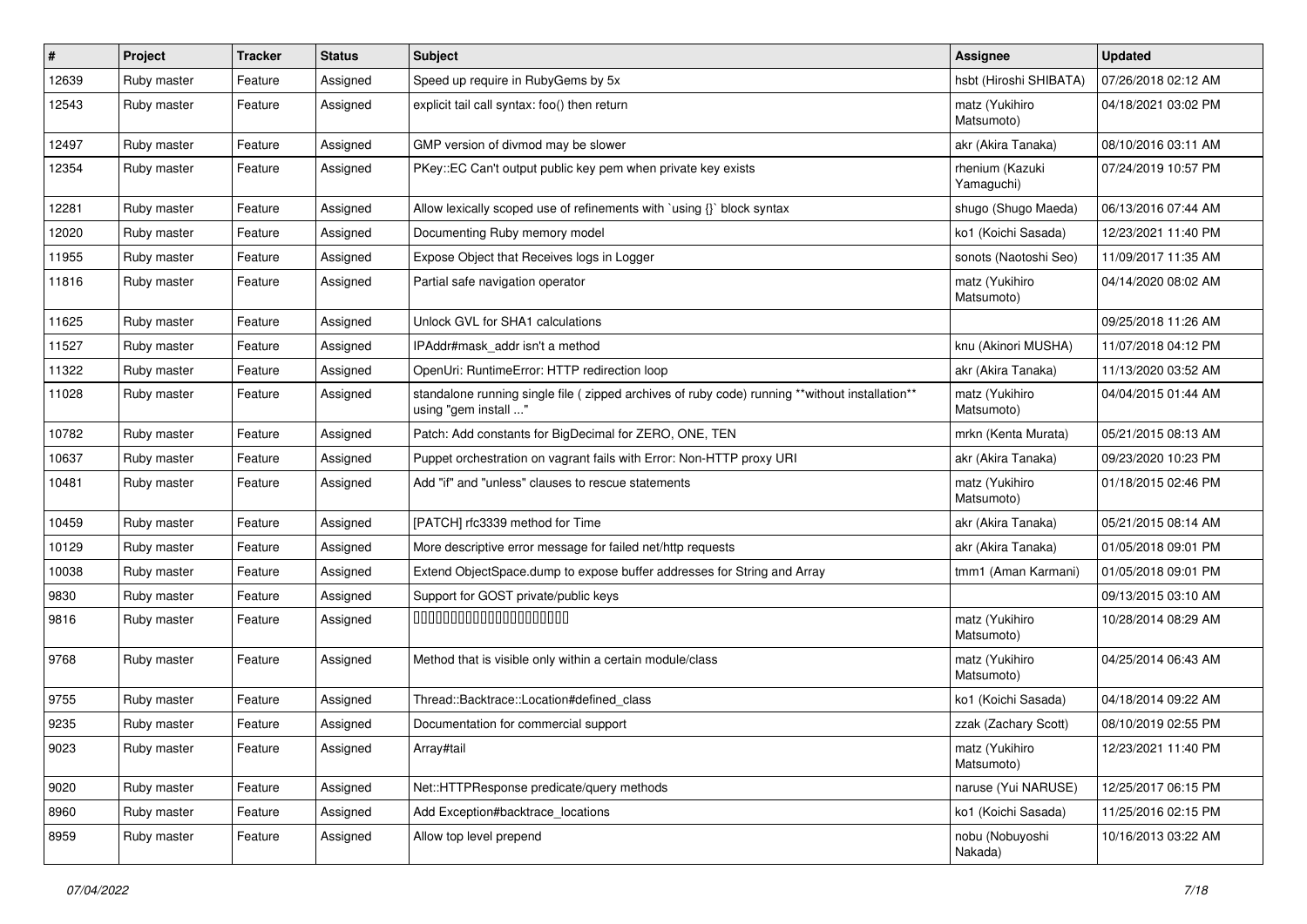| $\vert$ # | Project     | <b>Tracker</b> | <b>Status</b> | Subject                                                                    | <b>Assignee</b>                       | <b>Updated</b>      |
|-----------|-------------|----------------|---------------|----------------------------------------------------------------------------|---------------------------------------|---------------------|
| 8948      | Ruby master | Feature        | Assigned      | Frozen regex                                                               | matz (Yukihiro<br>Matsumoto)          | 12/20/2020 07:15 PM |
| 8850      | Ruby master | Feature        | Assigned      | Convert Rational to decimal string                                         | matz (Yukihiro<br>Matsumoto)          | 12/25/2017 06:15 PM |
| 8839      | Ruby master | Feature        | Assigned      | Class and module should return the class or module that was opened         | matz (Yukihiro<br>Matsumoto)          | 12/28/2015 08:36 AM |
| 8678      | Ruby master | Feature        | Assigned      | Allow invalid string to work with regexp                                   | matz (Yukihiro<br>Matsumoto)          | 01/05/2018 09:00 PM |
| 8576      | Ruby master | Feature        | Assigned      | Add optimized method type for constant value methods                       | ko1 (Koichi Sasada)                   | 12/25/2017 06:15 PM |
| 8536      | Ruby master | Feature        | Assigned      | Implement is_numeric? family of methods                                    | matz (Yukihiro<br>Matsumoto)          | 12/25/2017 06:15 PM |
| 8460      | Ruby master | Feature        | Assigned      | PATCH: optparse: add keep_unknown option                                   | nobu (Nobuyoshi<br>Nakada)            | 05/27/2021 10:07 PM |
| 8295      | Ruby master | Feature        | Assigned      | Float I Rational 0000000000000 BigDecimal 0000000                          | mrkn (Kenta Murata)                   | 12/25/2017 06:15 PM |
| 8271      | Ruby master | Feature        | Assigned      | Proposal for moving to a more visible, formal process for feature requests | matz (Yukihiro<br>Matsumoto)          | 12/23/2021 11:40 PM |
| 8263      | Ruby master | Feature        | Assigned      | Support discovering yield state of individual Fibers                       | ko1 (Koichi Sasada)                   | 12/23/2021 11:40 PM |
| 8164      | Ruby master | Feature        | Assigned      | Public/Private                                                             | matz (Yukihiro<br>Matsumoto)          | 12/10/2020 08:50 AM |
| 8126      | Ruby master | Feature        | Assigned      | OpenSSL::SSL:SSLSocket does not define #recv and #send messages            | rhenium (Kazuki<br>Yamaguchi)         | 08/08/2019 11:05 PM |
| 8083      | Ruby master | Feature        | Assigned      | Exit status is limited to one-byte values which is invalid for Windows     | cruby-windows                         | 03/14/2013 08:26 PM |
| 8047      | Ruby master | Feature        | Assigned      | IPAddr makes host address with netmask                                     | knu (Akinori MUSHA)                   | 01/05/2018 09:00 PM |
| 8042      | Ruby master | Feature        | Assigned      | Add Addrinfo#socket to create a socket that is not connected or bound      | matz (Yukihiro<br>Matsumoto)          | 12/25/2017 06:15 PM |
| 8016      | Ruby master | Feature        | Assigned      | Alias FILE and LINE as methods                                             | matz (Yukihiro<br>Matsumoto)          | 12/25/2017 06:15 PM |
| 7739      | Ruby master | Feature        | Assigned      | Define Hash#  as Hash#reverse_merge in Rails                               | matz (Yukihiro<br>Matsumoto)          | 12/25/2017 06:15 PM |
| 7644      | Ruby master | Feature        | Assigned      | In refinements, change "using" keyword to a less generic word.             | matz (Yukihiro<br>Matsumoto)          | 12/10/2020 08:49 AM |
| 7580      | Ruby master | Feature        | Assigned      | Range translation                                                          | matz (Yukihiro<br>Matsumoto)          | 06/11/2018 09:51 AM |
| 7532      | Ruby master | Feature        | Assigned      | Hardcoded compiler location                                                | nobu (Nobuyoshi<br>Nakada)            | 12/25/2017 06:15 PM |
| 7518      | Ruby master | Feature        | Assigned      | Fiddle::Pointer#to_str and Fiddle::Pointer#to_int should be removed        | tenderlovemaking<br>(Aaron Patterson) | 08/15/2013 04:56 AM |
| 7503      | Ruby master | Feature        | Assigned      | make timeout.rb async-interrupt safe by default                            | matz (Yukihiro<br>Matsumoto)          | 12/25/2017 06:15 PM |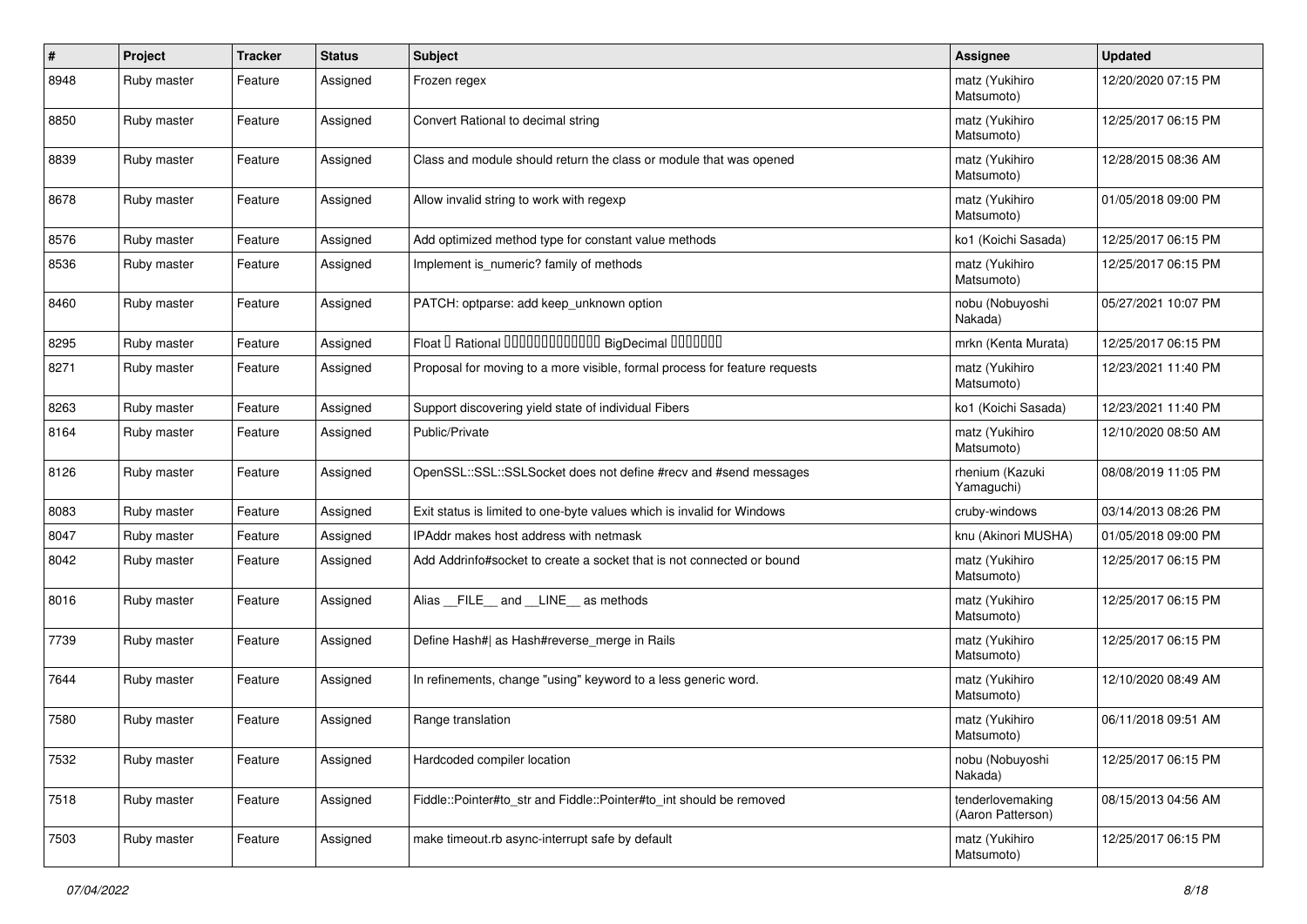| $\sharp$ | Project     | <b>Tracker</b> | <b>Status</b> | Subject                                                                                                          | <b>Assignee</b>                       | <b>Updated</b>      |
|----------|-------------|----------------|---------------|------------------------------------------------------------------------------------------------------------------|---------------------------------------|---------------------|
| 7488     | Ruby master | Feature        | Assigned      | Receiving object id in object creation probes                                                                    | tenderlovemaking<br>(Aaron Patterson) | 12/25/2017 06:15 PM |
| 7436     | Ruby master | Feature        | Assigned      | Allow for a "granularity" flag for backtrace_locations                                                           | matz (Yukihiro<br>Matsumoto)          | 12/25/2017 06:15 PM |
| 7412     | Ruby master | Feature        | Assigned      | Pathname#relative_path_from does not support mixed directory separators on windows                               | akr (Akira Tanaka)                    | 01/05/2018 09:00 PM |
| 7394     | Ruby master | Feature        | Assigned      | Enumerable#find ifnone parameter could be non-callable                                                           | nobu (Nobuyoshi<br>Nakada)            | 02/10/2021 09:32 AM |
| 7362     | Ruby master | Feature        | Assigned      | Adding Pathname#start_with?                                                                                      | akr (Akira Tanaka)                    | 12/25/2017 06:15 PM |
| 7349     | Ruby master | Feature        | Assigned      | Struct#inspect needs more meaningful output                                                                      | matz (Yukihiro<br>Matsumoto)          | 12/25/2017 06:15 PM |
| 7321     | Ruby master | Feature        | Assigned      | Newton.#nsolve 00 2 0000000000                                                                                   | mrkn (Kenta Murata)                   | 12/25/2017 06:15 PM |
| 7314     | Ruby master | Feature        | Assigned      | Convert Proc to Lambda doesn't work in MRI                                                                       | matz (Yukihiro<br>Matsumoto)          | 05/21/2016 09:15 AM |
| 7148     | Ruby master | Feature        | Assigned      | Improved Tempfile w/o DelegateClass                                                                              | Glass_saga (Masaki<br>Matsushita)     | 03/27/2019 09:51 AM |
| 7132     | Ruby master | Feature        | Assigned      | Alternation between named / ordered method arguments and aliases for method arguments.                           | matz (Yukihiro<br>Matsumoto)          | 12/25/2017 06:15 PM |
| 7121     | Ruby master | Feature        | Assigned      | Extending the use of `require'                                                                                   | matz (Yukihiro<br>Matsumoto)          | 12/25/2017 06:15 PM |
| 7087     | Ruby master | Feature        | Assigned      | :ConditionVariable#wait does not work with Monitor because Monitor#sleep does not exist                          | matz (Yukihiro<br>Matsumoto)          | 12/25/2017 06:15 PM |
| 7086     | Ruby master | Feature        | Assigned      | ConditionVariable#wait has meaningless return value                                                              | kosaki (Motohiro<br>KOSAKI)           | 12/25/2017 06:15 PM |
| 6973     | Ruby master | Feature        | Assigned      | Add an #integral? method to Numeric to test for whole-number values                                              | mrkn (Kenta Murata)                   | 12/25/2017 06:15 PM |
| 6857     | Ruby master | Feature        | Assigned      | bigdecimal/math BigMath.E/BigMath.exp R. P. Feynman inspired optimization                                        | mrkn (Kenta Murata)                   | 12/25/2017 06:15 PM |
| 6842     | Ruby master | Feature        | Assigned      | Add Optional Arguments to String#strip                                                                           | matz (Yukihiro<br>Matsumoto)          | 08/24/2016 05:50 AM |
| 6841     | Ruby master | Feature        | Assigned      | Shorthand for Assigning Return Value of Method to Self                                                           | matz (Yukihiro<br>Matsumoto)          | 12/10/2020 08:53 AM |
| 6811     | Ruby master | Feature        | Assigned      | File, Dir and FileUtils should have bang-versions of singleton methods that fails silently                       | matz (Yukihiro<br>Matsumoto)          | 12/25/2017 06:15 PM |
| 6810     | Ruby master | Feature        | Assigned      | module A::B; end` is not equivalent to `module A; module B; end; end` with respect to constant<br>lookup (scope) | matz (Yukihiro<br>Matsumoto)          | 12/10/2020 09:22 AM |
| 6802     | Ruby master | Feature        | Assigned      | String#scan should have equivalent yielding MatchData                                                            | matz (Yukihiro<br>Matsumoto)          | 12/25/2017 06:15 PM |
| 6769     | Ruby master | Feature        | Assigned      | rbinstall.rb: install both src and batch files separetely                                                        | nobu (Nobuyoshi<br>Nakada)            | 10/30/2015 12:38 PM |
| 6695     | Ruby master | Feature        | Assigned      | Configuration for Thread/Fiber creation                                                                          | ko1 (Koichi Sasada)                   | 12/25/2017 06:15 PM |
| 6694     | Ruby master | Feature        | Assigned      | Thread.new without block.                                                                                        | ko1 (Koichi Sasada)                   | 12/25/2017 06:15 PM |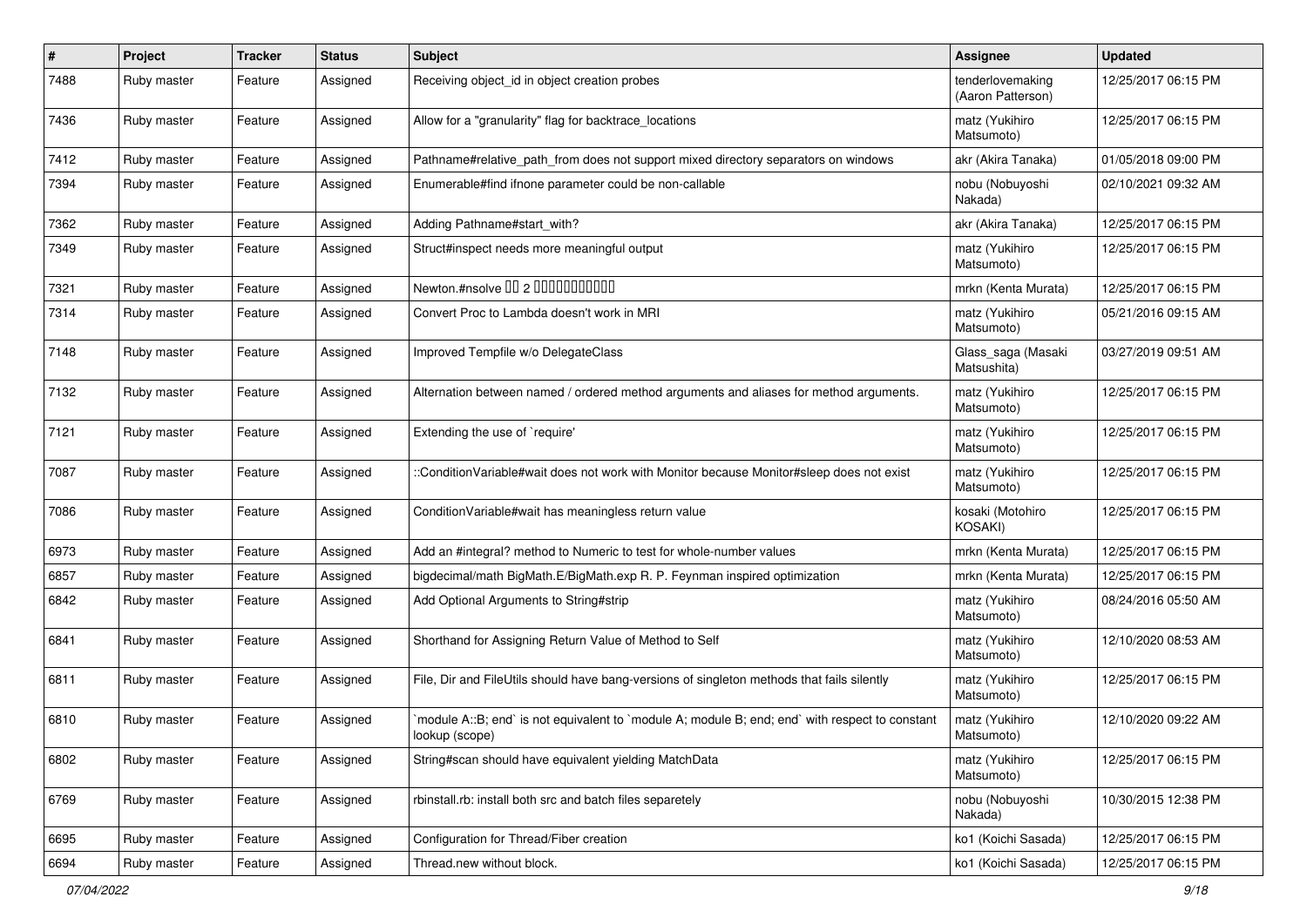| $\vert$ # | Project     | <b>Tracker</b> | <b>Status</b> | <b>Subject</b>                                                              | <b>Assignee</b>              | <b>Updated</b>      |
|-----------|-------------|----------------|---------------|-----------------------------------------------------------------------------|------------------------------|---------------------|
| 6682      | Ruby master | Feature        | Assigned      | Add a method to return an instance attached by a singleton class            | shyouhei (Shyouhei<br>Urabe) | 12/25/2017 06:15 PM |
| 6671      | Ruby master | Feature        | Assigned      | File.split_all and File.split_root                                          | matz (Yukihiro<br>Matsumoto) | 12/25/2017 06:15 PM |
| 6648      | Ruby master | Feature        | Assigned      | Provide a standard API for retrieving all command-line flags passed to Ruby | matz (Yukihiro<br>Matsumoto) | 12/25/2017 06:15 PM |
| 6613      | Ruby master | Feature        | Assigned      | VT_RECORD, IRecordInfo Support in WIN32OLE                                  | suke (Masaki Suketa)         | 12/25/2017 06:15 PM |
| 6611      | Ruby master | Feature        | Assigned      | Comments requested on implementation of set_parse_func                      | matz (Yukihiro<br>Matsumoto) | 12/25/2017 06:15 PM |
| 6596      | Ruby master | Feature        | Assigned      | New method `Array#indexes`                                                  | matz (Yukihiro<br>Matsumoto) | 07/29/2020 01:41 AM |
| 6594      | Ruby master | Feature        | Assigned      | Integrated Functor                                                          | matz (Yukihiro<br>Matsumoto) | 12/10/2020 08:53 AM |
| 6590      | Ruby master | Feature        | Assigned      | Dealing with bigdecimal, etc gems in JRuby                                  | hsbt (Hiroshi SHIBATA)       | 05/15/2019 08:33 PM |
| 6452      | Ruby master | Feature        | Assigned      | Allow extend to override class methods                                      | matz (Yukihiro<br>Matsumoto) | 12/10/2020 08:53 AM |
| 6445      | Ruby master | Feature        | Assigned      | request for default length/position on string index                         | matz (Yukihiro<br>Matsumoto) | 12/25/2017 06:15 PM |
| 6413      | Ruby master | Feature        | Assigned      | Make Dir.entries default to Dir.entries(Dir.pwd)                            | matz (Yukihiro<br>Matsumoto) | 12/25/2017 06:15 PM |
| 6376      | Ruby master | Feature        | Assigned      | Feature lookup and checking if feature is loaded                            | matz (Yukihiro<br>Matsumoto) | 12/25/2017 06:15 PM |
| 6354      | Ruby master | Feature        | Assigned      | Remove escape (break/return/redo/next support) from class/module scope      | matz (Yukihiro<br>Matsumoto) | 12/25/2017 06:15 PM |
| 6337      | Ruby master | Feature        | Assigned      | FileUtils#sync                                                              | matz (Yukihiro<br>Matsumoto) | 12/25/2017 06:15 PM |
| 6317      | Ruby master | Feature        | Assigned      |                                                                             | matz (Yukihiro<br>Matsumoto) | 12/25/2017 06:15 PM |
| 6309      | Ruby master | Feature        | Assigned      | Add a reference queue for weak references                                   | matz (Yukihiro<br>Matsumoto) | 08/23/2020 09:07 PM |
| 6308      | Ruby master | Feature        | Assigned      | Eliminate delegation from WeakRef                                           | matz (Yukihiro<br>Matsumoto) | 12/23/2021 11:40 PM |
| 6293      | Ruby master | Feature        | Assigned      | new queue / blocking queues                                                 | matz (Yukihiro<br>Matsumoto) | 12/25/2017 06:15 PM |
| 6277      | Ruby master | Feature        | Assigned      | Hash#convert_key                                                            | matz (Yukihiro<br>Matsumoto) | 12/25/2017 06:15 PM |
| 6265      | Ruby master | Feature        | Assigned      | Remove 'useless' 'concatenation' syntax                                     | naruse (Yui NARUSE)          | 08/10/2016 02:36 AM |
| 6133      | Ruby master | Feature        | Assigned      | SSLSocketlshutdownllllll                                                    |                              | 09/13/2015 03:22 AM |
| 6047      | Ruby master | Feature        | Assigned      | read_all: Grow buffer exponentially in generic case                         |                              | 09/13/2015 03:19 AM |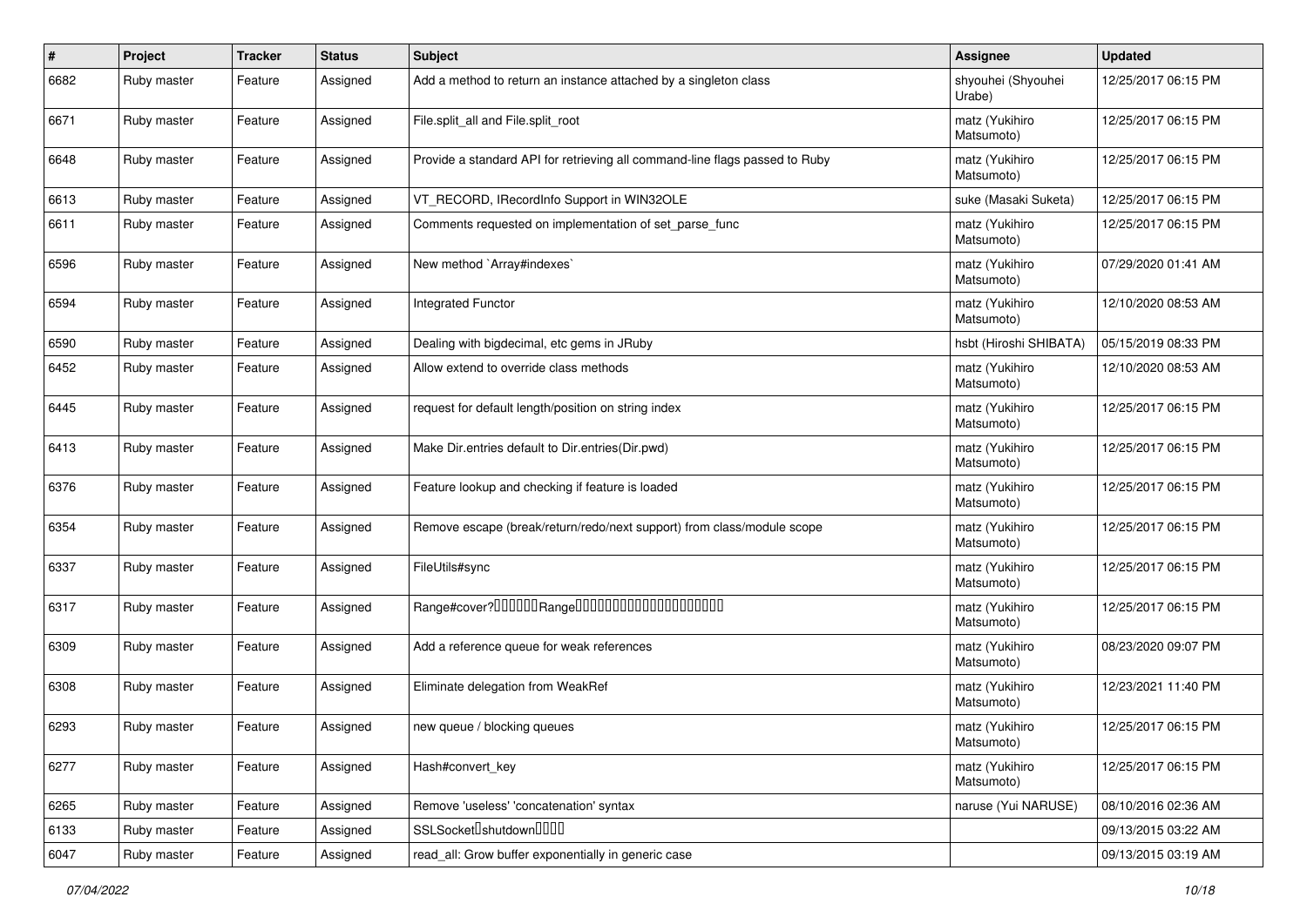| $\vert$ # | Project     | <b>Tracker</b> | <b>Status</b> | <b>Subject</b>                                                     | <b>Assignee</b>              | <b>Updated</b>      |
|-----------|-------------|----------------|---------------|--------------------------------------------------------------------|------------------------------|---------------------|
| 6012      | Ruby master | Feature        | Assigned      | Proc#source_location also return the column                        | nobu (Nobuyoshi<br>Nakada)   | 02/12/2019 07:49 AM |
| 5970      | Ruby master | Feature        | Assigned      | Add Enumerable#join with same semantics as Array#join              | matz (Yukihiro<br>Matsumoto) | 12/25/2017 06:15 PM |
| 5945      | Ruby master | Feature        | Assigned      | Add the ability to mark a at_exit as process-local.                | matz (Yukihiro<br>Matsumoto) | 10/10/2018 08:29 AM |
| 5825      | Ruby master | Feature        | Assigned      | Sweet instance var assignment in the object initializer            | matz (Yukihiro<br>Matsumoto) | 12/10/2020 08:53 AM |
| 5781      | Ruby master | Feature        | Assigned      | Query attributes (attribute methods ending in `?` mark)            | matz (Yukihiro<br>Matsumoto) | 01/10/2020 06:34 AM |
| 5764      | Ruby master | Feature        | Assigned      | Net::HTTP should assume HTTP/0.9 on unexpected responses           | naruse (Yui NARUSE)          | 07/15/2019 05:06 PM |
| 5749      | Ruby master | Feature        | Assigned      | new method String#match_all needed                                 | matz (Yukihiro<br>Matsumoto) | 12/25/2017 06:15 PM |
| 5741      | Ruby master | Feature        | Assigned      | Secure Erasure of Passwords                                        | matz (Yukihiro<br>Matsumoto) | 12/25/2017 06:15 PM |
| 5654      | Ruby master | Feature        | Assigned      | Introduce global lock to avoid concurrent require                  | nahi (Hiroshi Nakamura)      | 12/25/2017 06:15 PM |
| 5643      | Ruby master | Feature        | Assigned      | require/load options and binding option                            | matz (Yukihiro<br>Matsumoto) | 12/25/2017 06:15 PM |
| 5617      | Ruby master | Feature        | Assigned      | Allow install RubyGems into dediceted directory                    | hsbt (Hiroshi SHIBATA)       | 05/16/2018 09:15 AM |
| 5582      | Ruby master | Feature        | Assigned      | Allow clone of singleton methods on a BasicObject                  | matz (Yukihiro<br>Matsumoto) | 12/25/2017 06:15 PM |
| 5558      | Ruby master | Feature        | Assigned      | String#% strange arity errors                                      | matz (Yukihiro<br>Matsumoto) | 12/25/2017 06:15 PM |
| 5461      | Ruby master | Feature        | Assigned      | Add pipelining to Net::HTTP                                        | naruse (Yui NARUSE)          | 12/25/2017 06:15 PM |
| 5456      | Ruby master | Feature        | Assigned      | kernel#syscall() should be removed.                                | matz (Yukihiro<br>Matsumoto) | 12/10/2020 08:46 AM |
| 5445      | Ruby master | Feature        | Assigned      | Need RUBYOPT -r before ARGV -r                                     | matz (Yukihiro<br>Matsumoto) | 12/25/2017 06:15 PM |
| 5434      | Ruby master | Feature        | Assigned      | Allow per-class whitelisting of methods safe to expose through DRb | seki (Masatoshi Seki)        | 12/25/2017 06:15 PM |
| 5389      | Ruby master | Feature        | Assigned      | New method Enumerator#iterate                                      | matz (Yukihiro<br>Matsumoto) | 12/25/2017 06:15 PM |
| 5310      | Ruby master | Feature        | Assigned      | Integral objects                                                   | mrkn (Kenta Murata)          | 12/25/2017 06:15 PM |
| 5133      | Ruby master | Feature        | Assigned      | Array#unzip as an alias of Array#transpose                         | mrkn (Kenta Murata)          | 12/25/2017 06:15 PM |
| 5129      | Ruby master | Feature        | Assigned      | Create a core class "FileArray" and make "ARGF" its instance       | matz (Yukihiro<br>Matsumoto) | 01/23/2018 02:02 PM |
| 5064      | Ruby master | Feature        | Assigned      | HTTP user-agent class                                              | matz (Yukihiro<br>Matsumoto) | 12/25/2017 06:15 PM |
| 5007      | Ruby master | Feature        | Assigned      | Proc#call_under: Unifying instance_eval and instance_exec          | matz (Yukihiro<br>Matsumoto) | 04/19/2018 07:57 AM |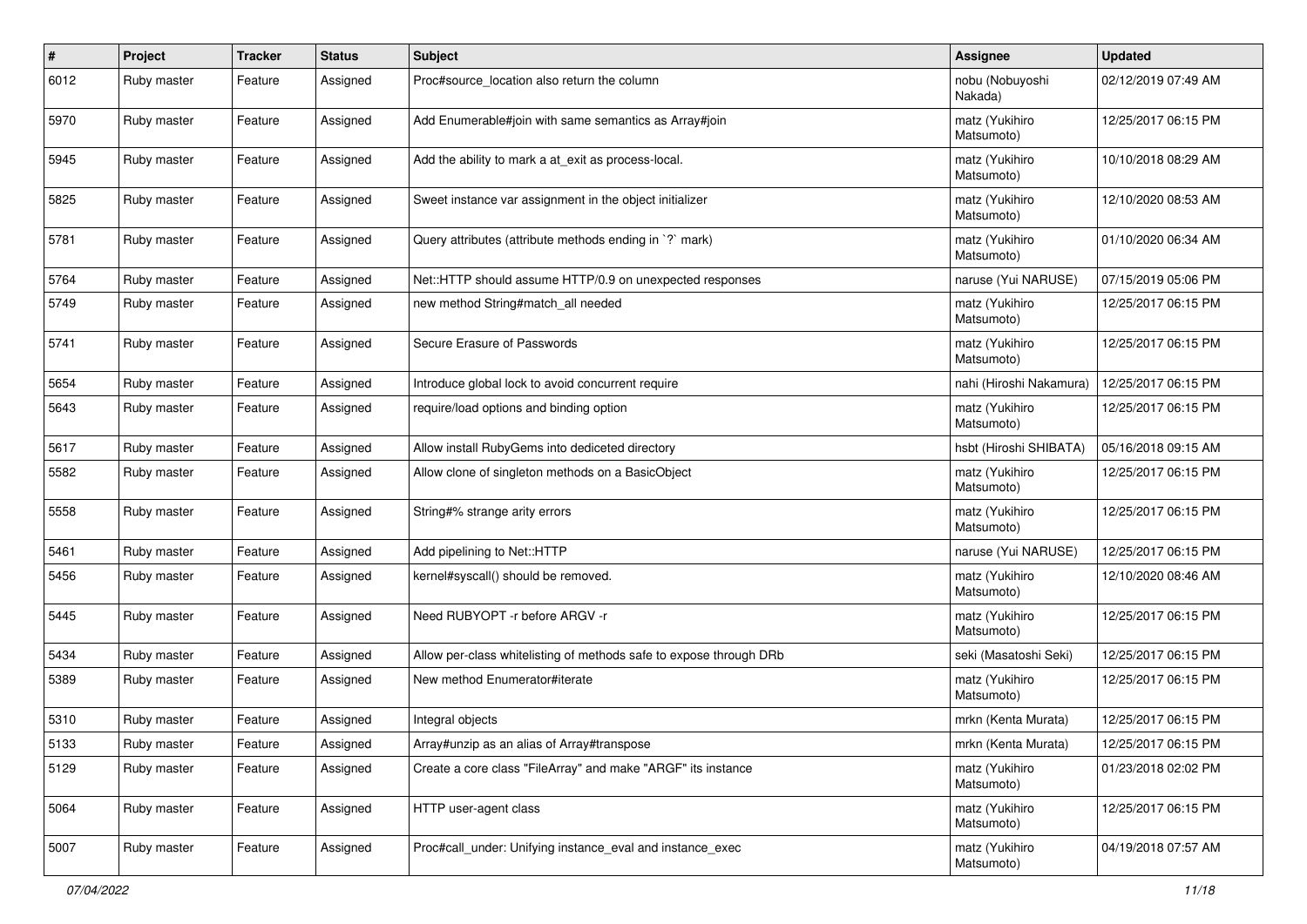| $\vert$ # | Project     | <b>Tracker</b> | <b>Status</b> | <b>Subject</b>                                                               | Assignee                          | <b>Updated</b>      |
|-----------|-------------|----------------|---------------|------------------------------------------------------------------------------|-----------------------------------|---------------------|
| 4924      | Ruby master | Feature        | Assigned      | mkmf have header fails with $C_{++}$ headers                                 | nobu (Nobuyoshi<br>Nakada)        | 12/25/2017 06:15 PM |
| 4831      | Ruby master | Feature        | Assigned      | Integer#prime_factors                                                        | yugui (Yuki Sonoda)               | 01/23/2018 08:09 AM |
| 4824      | Ruby master | Feature        | Assigned      | Provide method Kernel#executed?                                              | matz (Yukihiro<br>Matsumoto)      | 03/05/2018 04:57 AM |
| 4818      | Ruby master | Feature        | Assigned      | Add method marshalable?                                                      | matz (Yukihiro<br>Matsumoto)      | 12/25/2017 06:15 PM |
| 4592      | Ruby master | Feature        | Assigned      | Tempfile0000000                                                              | matz (Yukihiro<br>Matsumoto)      | 12/25/2017 06:14 PM |
| 4539      | Ruby master | Feature        | Assigned      | Array#zip_with                                                               | matz (Yukihiro<br>Matsumoto)      | 11/28/2019 08:23 AM |
| 4521      | Ruby master | Feature        | Assigned      | NoMethodError#message may take very long to execute                          | matz (Yukihiro<br>Matsumoto)      | 12/25/2017 06:14 PM |
| 4514      | Ruby master | Feature        | Assigned      | #deep_clone and #deep_dup for Objects                                        | matz (Yukihiro<br>Matsumoto)      | 12/25/2017 06:14 PM |
| 4464      | Ruby master | Feature        | Assigned      | [PATCH] add Fcntl:: Flock object for easier use of POSIX file locks          | kosaki (Motohiro<br>KOSAKI)       | 12/25/2017 06:14 PM |
| 4247      | Ruby master | Feature        | Assigned      | New features for Array#sample, Array#choice                                  | mame (Yusuke Endoh)               | 12/25/2017 06:14 PM |
| 3953      | Ruby master | Feature        | Assigned      | TCPSocket / UDPSocket do not accept IPAddr objects.                          | knu (Akinori MUSHA)               | 12/25/2017 06:14 PM |
| 3731      | Ruby master | Feature        | Assigned      | Easier Embedding API for Ruby                                                | ko1 (Koichi Sasada)               | 12/25/2017 06:14 PM |
| 3608      | Ruby master | Feature        | Assigned      | Enhancing Pathname#each child to be lazy                                     | akr (Akira Tanaka)                | 12/25/2017 06:14 PM |
| 2631      | Ruby master | Feature        | Assigned      | Allow IO#reopen to take a block                                              | Glass_saga (Masaki<br>Matsushita) | 05/24/2018 01:22 PM |
| 2324      | Ruby master | Feature        | Assigned      | Dir instance methods for relative path                                       | nobu (Nobuyoshi<br>Nakada)        | 12/25/2017 05:58 PM |
| 2294      | Ruby master | Feature        | Assigned      | [PATCH] ruby bind stack() to embed Ruby in coroutine                         | ko1 (Koichi Sasada)               | 01/05/2018 09:00 PM |
| 1644      | Ruby master | Feature        | Assigned      | recv on inherited socket wrapped in TCPSocket does not read data, on Windows | cruby-windows                     | 12/10/2020 08:45 AM |
| 18894     | Ruby master | Feature        | Open          | Object#make shareable                                                        |                                   | 07/02/2022 11:42 PM |
| 18885     | Ruby master | Feature        | Open          | Long lived fork advisory API (potential Copy on Write optimizations)         |                                   | 06/30/2022 09:27 AM |
| 18841     | Ruby master | Feature        | Open          | Proposal: autoload relative                                                  |                                   | 06/19/2022 11:22 PM |
| 18835     | Ruby master | Feature        | Open          | Add InstructionSequence#type method                                          |                                   | 06/16/2022 10:30 PM |
| 18832     | Ruby master | Feature        | Open          | Do not have class/module keywords consider ancestors of Object               |                                   | 06/21/2022 05:50 AM |
| 18831     | Ruby master | Feature        | Open          | Block argument to `yield`                                                    |                                   | 06/18/2022 03:12 AM |
| 18825     | Ruby master | Feature        | Open          | Specialized instruction for "array literal $+$ `.hash`"                      |                                   | 06/14/2022 05:24 PM |
| 18822     | Ruby master | Feature        | Open          | Ruby lack a proper method to percent-encode strings for URIs (RFC 3986)      |                                   | 06/09/2022 02:42 PM |
| 18821     | Ruby master | Feature        | Open          | Expose Pattern Matching interfaces in core classes                           |                                   | 06/09/2022 07:24 AM |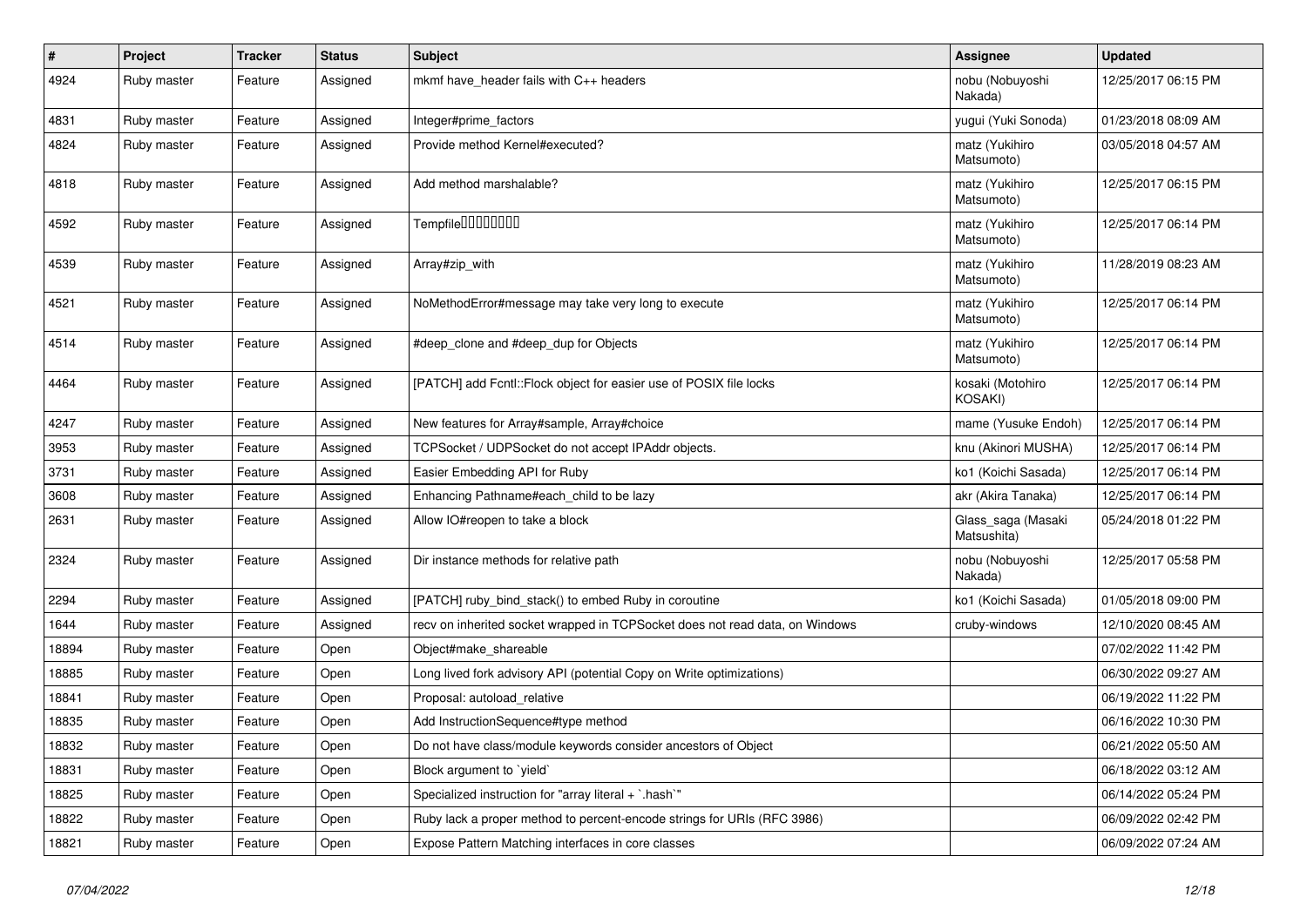| $\vert$ # | <b>Project</b> | <b>Tracker</b> | <b>Status</b> | <b>Subject</b>                                                                            | <b>Assignee</b>       | <b>Updated</b>      |
|-----------|----------------|----------------|---------------|-------------------------------------------------------------------------------------------|-----------------------|---------------------|
| 18815     | Ruby master    | Feature        | Open          | instance_{eval,exec} vs Proc#>>                                                           |                       | 06/02/2022 05:17 PM |
| 18814     | Ruby master    | Feature        | Open          | Ractor: add method to query incoming message queue size                                   |                       | 06/30/2022 10:58 AM |
| 18812     | Ruby master    | Feature        | Open          | Add ability to trace exit locations for YJIT                                              |                       | 06/01/2022 02:42 PM |
| 18809     | Ruby master    | Feature        | Open          | Add Numeric#ceildiv                                                                       |                       | 06/21/2022 06:21 PM |
| 18798     | Ruby master    | Feature        | Open          | UnboundMethod# $==$ ` with inherited classes                                              |                       | 05/25/2022 12:32 AM |
| 18776     | Ruby master    | Feature        | Open          | <b>Object Shapes</b>                                                                      |                       | 05/13/2022 01:11 AM |
| 18774     | Ruby master    | Feature        | Open          | Add Queue#pop(timeout:)                                                                   |                       | 05/20/2022 12:27 AM |
| 18762     | Ruby master    | Feature        | Open          | Add an Array#undigits that compliments Integer#digits                                     |                       | 05/03/2022 08:08 PM |
| 18757     | Ruby master    | Feature        | Open          | Introduce %R percent literal for anchored regular expression patterns                     |                       | 04/27/2022 05:30 PM |
| 18736     | Ruby master    | Feature        | Open          | self-p for method chain                                                                   |                       | 04/15/2022 11:09 AM |
| 18690     | Ruby master    | Feature        | Open          | Allow `Kernel#then` to take arguments                                                     |                       | 05/10/2022 06:16 PM |
| 18685     | Ruby master    | Feature        | Open          | Enumerator.product: Cartesian product of enumerables                                      |                       | 04/26/2022 07:02 AM |
| 18683     | Ruby master    | Feature        | Open          | Allow to create hashes with a specific capacity.                                          |                       | 04/22/2022 02:34 PM |
| 18675     | Ruby master    | Feature        | Open          | Add new exception class for resolv timeouts                                               |                       | 04/01/2022 11:22 PM |
| 18668     | Ruby master    | Feature        | Open          | Merge `io-nonblock` gems into core                                                        |                       | 04/21/2022 10:02 AM |
| 18659     | Ruby master    | Feature        | Open          | Create a Binding at the time of an exception and make it available to Rescue              |                       | 03/25/2022 10:55 AM |
| 18654     | Ruby master    | Feature        | Open          | Enhancements to prettyprint                                                               | akr (Akira Tanaka)    | 05/12/2022 01:44 PM |
| 18647     | Ruby master    | Feature        | Open          | Non-recursive option for iseq-targeted Tracepoints in ruby 2.6+                           |                       | 03/18/2022 09:41 AM |
| 18644     | Ruby master    | Feature        | Open          | Coerce anything callable to a Proc                                                        |                       | 06/18/2022 05:28 PM |
| 18642     | Ruby master    | Feature        | Open          | Named ripper fields                                                                       |                       | 05/12/2022 01:37 PM |
| 18640     | Ruby master    | Feature        | Open          | default empty string argument for `String#sub` and `String#sub!`, e.g. `"hello".sub("I")` |                       | 03/19/2022 02:33 AM |
| 18639     | Ruby master    | Feature        | Open          | Update Unicode data to Unicode Version 15.0.0                                             | duerst (Martin Dürst) | 03/22/2022 07:38 PM |
| 18630     | Ruby master    | Feature        | Open          | Introduce general `IO#timeout` and `IO#timeout=`for all (non-)blocking operations.        |                       | 04/21/2022 09:36 AM |
| 18617     | Ruby master    | Feature        | Open          | Allow multiples keys in Hash#[] acting like Hash#dig                                      |                       | 03/10/2022 01:36 PM |
| 18603     | Ruby master    | Feature        | Open          | Allow syntax like obj.method(arg)=value                                                   |                       | 02/27/2022 05:04 PM |
| 18597     | Ruby master    | Feature        | Open          | Strings need a named method like 'dup' that doesn't duplicate if receiver is mutable      |                       | 02/26/2022 11:56 PM |
| 18594     | Ruby master    | Feature        | Open          | Add a #to_h method on URI::Generic                                                        |                       | 03/31/2022 01:18 PM |
| 18593     | Ruby master    | Feature        | Open          | Add back URI.escape                                                                       |                       | 02/18/2022 07:45 PM |
| 18583     | Ruby master    | Feature        | Open          | Pattern-matching: API for custom unpacking strategies?                                    |                       | 03/17/2022 01:10 PM |
| 18576     | Ruby master    | Feature        | Open          | Rename `ASCII-8BIT` encoding to `BINARY`                                                  |                       | 03/17/2022 03:06 PM |
| 18573     | Ruby master    | Feature        | Open          | Object#pack1                                                                              |                       | 02/08/2022 08:51 AM |
| 18568     | Ruby master    | Feature        | Open          | Explore lazy RubyGems boot to reduce need for --disable-gems                              |                       | 02/17/2022 07:15 AM |
| 18564     | Ruby master    | Feature        | Open          | Add Exception#detailed_message                                                            | mame (Yusuke Endoh)   | 02/01/2022 08:06 PM |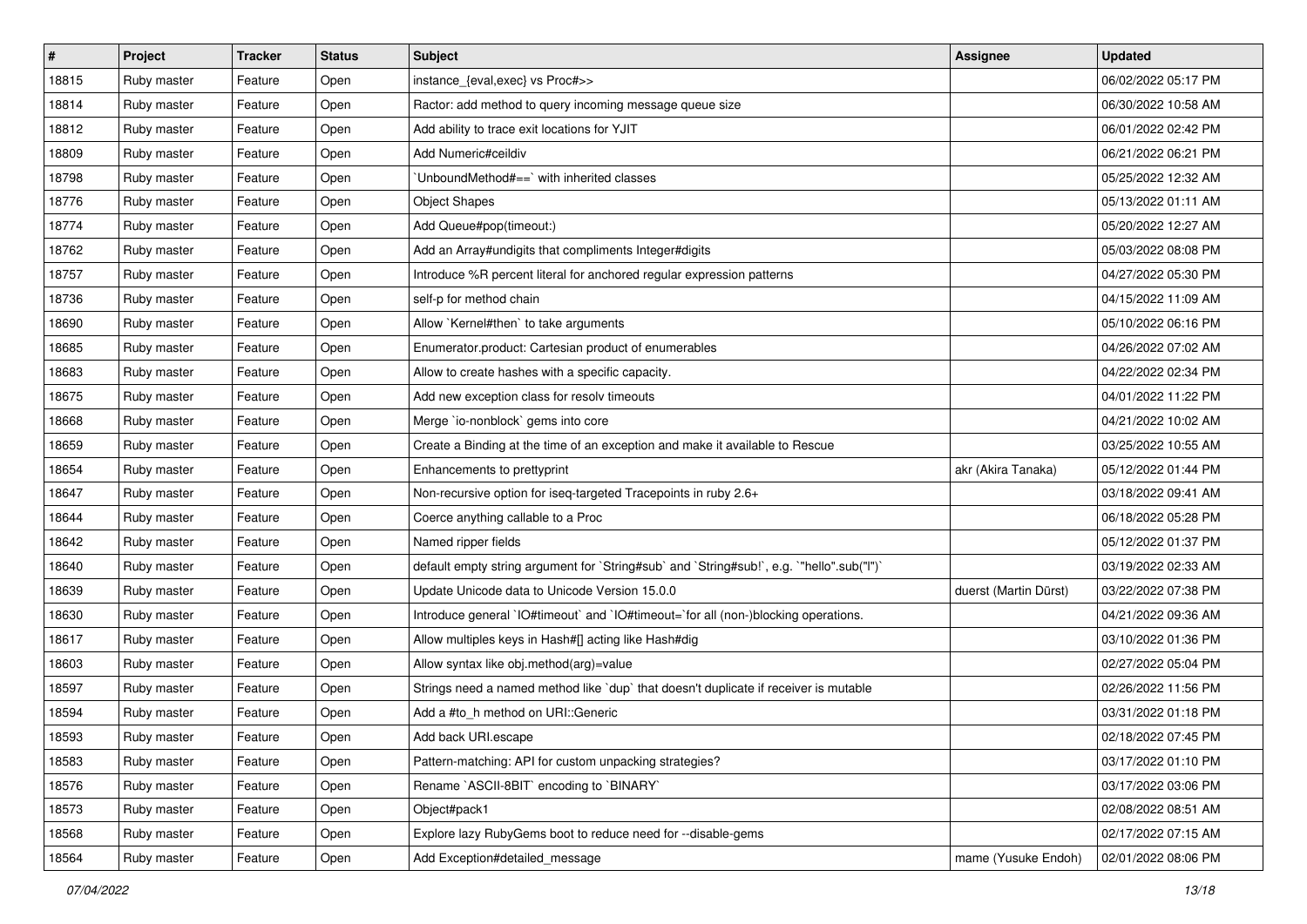| #     | Project     | <b>Tracker</b> | <b>Status</b> | Subject                                                                                        | Assignee                                | <b>Updated</b>      |
|-------|-------------|----------------|---------------|------------------------------------------------------------------------------------------------|-----------------------------------------|---------------------|
| 18559 | Ruby master | Feature        | Open          | Allocation tracing: Objects created by the parser are attributed to Kernel.require             |                                         | 06/28/2022 12:21 PM |
| 18554 | Ruby master | Feature        | Open          | Move unicode_normalize to a default gem                                                        |                                         | 01/31/2022 05:51 PM |
| 18551 | Ruby master | Feature        | Open          | Make Range#reverse_each to raise an exception if endless                                       |                                         | 01/28/2022 11:13 PM |
| 18515 | Ruby master | Feature        | Open          | Add Range#reverse_each implementation for performance                                          |                                         | 01/31/2022 02:23 AM |
| 18498 | Ruby master | Feature        | Open          | Introduce a public WeakKeysMap that compares by equality                                       |                                         | 02/20/2022 04:06 PM |
| 18494 | Ruby master | Feature        | Open          | [RFC] ENV["RUBY_GC_"]= changes GC parameters dynamically                                       |                                         | 01/17/2022 11:15 PM |
| 18478 | Ruby master | Feature        | Open          | Module#constant_pairs                                                                          |                                         | 01/11/2022 07:55 PM |
| 18477 | Ruby master | Feature        | Open          | Float#sqrt and Integer#sqrt                                                                    |                                         | 01/11/2022 07:34 PM |
| 18463 | Ruby master | Feature        | Open          | Random number generation with xoshiro                                                          |                                         | 02/13/2022 09:12 AM |
| 18462 | Ruby master | Feature        | Open          | Proposal to merge WASI based WebAssembly support                                               |                                         | 03/24/2022 03:05 AM |
| 18440 | Ruby master | Feature        | Open          | YJIT is enabled if any YJIT tuning options are set                                             |                                         | 12/30/2021 08:17 PM |
| 18439 | Ruby master | Feature        | Open          | Support YJIT for VC++                                                                          | maximecb (Maxime<br>Chevalier-Boisvert) | 01/10/2022 11:29 PM |
| 18438 | Ruby master | Feature        | Open          | Add `Exception#additional_message` to show additional error information                        |                                         | 02/07/2022 02:55 AM |
| 18423 | Ruby master | Feature        | Open          | Installing stable versions like 3.0.3 from source generates fatal error by make                |                                         | 12/23/2021 11:44 PM |
| 18418 | Ruby master | Feature        | Open          | Add Net::HTTP#security level=                                                                  |                                         | 12/19/2021 11:58 AM |
| 18411 | Ruby master | Feature        | Open          | Introduce `Fiber.blocking` for disabling scheduler.                                            |                                         | 12/23/2021 05:10 PM |
| 18410 | Ruby master | Feature        | Open          | Proposal to make inspect include underscores on numerics                                       |                                         | 12/16/2021 09:07 AM |
| 18402 | Ruby master | Feature        | Open          | <b>Argument Labels</b>                                                                         |                                         | 01/31/2022 06:14 PM |
| 18401 | Ruby master | Feature        | Open          | Rework `require_relative` to add the "current path" on `\$LOAD_PATH`                           |                                         | 12/09/2021 05:41 PM |
| 18395 | Ruby master | Feature        | Open          | Introduce Array#subtract! for performance                                                      |                                         | 12/08/2021 04:42 PM |
| 18384 | Ruby master | Feature        | Open          | Pattern Match Object                                                                           |                                         | 05/07/2022 06:01 PM |
| 18376 | Ruby master | Feature        | Open          | Version comparison API                                                                         |                                         | 12/30/2021 10:33 AM |
| 18369 | Ruby master | Feature        | Open          | users.detect(:name, "Dorian") as shorthand for users.detect { $ user $ user.name == "Dorian" } |                                         | 12/03/2021 02:23 PM |
| 18368 | Ruby master | Feature        | Open          | Range#step semantics for non-Numeric ranges                                                    |                                         | 02/02/2022 03:42 PM |
| 18360 | Ruby master | Feature        | Open          | <b>PrettyPrint enhancements</b>                                                                |                                         | 11/24/2021 12:15 AM |
| 18357 | Ruby master | Feature        | Open          | Proposal: stop raising when block passed to IO#each_* closes the IO                            |                                         | 11/22/2021 09:03 PM |
| 18334 | Ruby master | Feature        | Open          | ENV#to_h returns a new Hash object but Hash#to_h does not, which can cause inconsistencies     |                                         | 11/17/2021 05:46 PM |
| 18332 | Ruby master | Feature        | Open          | a ? b                                                                                          |                                         | 12/29/2021 04:38 AM |
| 18331 | Ruby master | Feature        | Open          | Kernel.#Time                                                                                   |                                         | 11/13/2021 12:41 PM |
| 18296 | Ruby master | Feature        | Open          | Custom exception formatting should override `Exception#full_message`.                          |                                         | 12/15/2021 08:49 PM |
| 18291 | Ruby master | Feature        | Open          | When use $=\sim$ with named group, if regex is on the right side, variable not defined.        |                                         | 11/06/2021 12:36 PM |
| 18285 | Ruby master | Feature        | Open          | NoMethodError#message uses a lot of CPU/is really expensive to call                            |                                         | 01/30/2022 12:45 PM |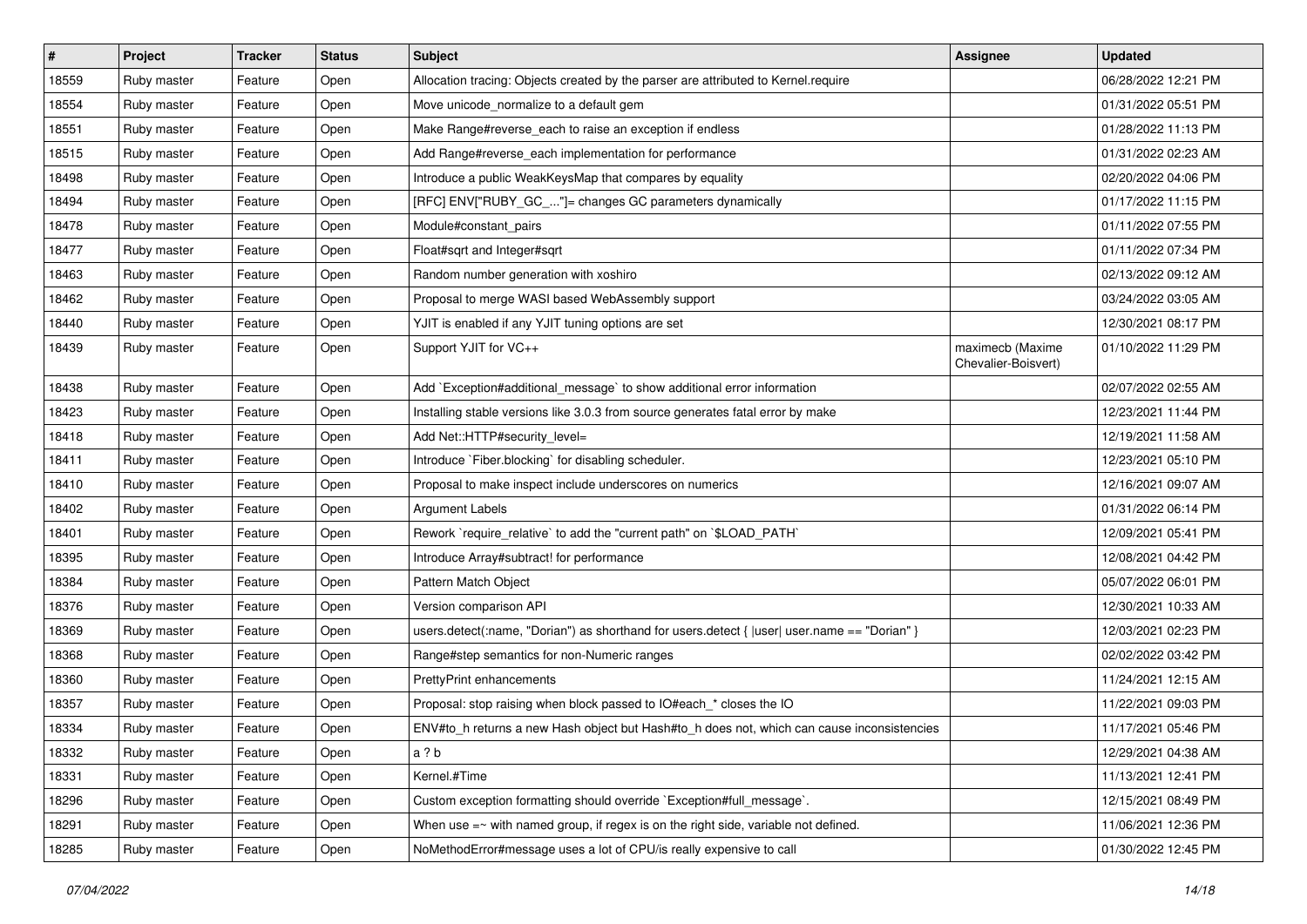| #     | Project     | <b>Tracker</b> | <b>Status</b> | <b>Subject</b>                                                                                                                                                        | <b>Assignee</b>               | <b>Updated</b>      |
|-------|-------------|----------------|---------------|-----------------------------------------------------------------------------------------------------------------------------------------------------------------------|-------------------------------|---------------------|
| 18275 | Ruby master | Feature        | Open          | Add an option to define_method to not capture the surrounding environment                                                                                             | ko1 (Koichi Sasada)           | 12/03/2021 02:34 PM |
| 18265 | Ruby master | Feature        | Open          | Self-contained one-binary feature which discuss on ruby kaigi 2021 day 2, <sup>[]</sup> Ruby Committers vs<br>the World / CRuby Committers                            |                               | 10/24/2021 04:11 PM |
| 18262 | Ruby master | Feature        | Open          | Enumerator::Lazy#partition                                                                                                                                            |                               | 11/20/2021 10:17 AM |
| 18259 | Ruby master | Feature        | Open          | Support quarter spec %q in Time#strftime                                                                                                                              |                               | 10/21/2021 12:15 PM |
| 18256 | Ruby master | Feature        | Open          | Change the canonical name of Thread::Mutex, Thread::Queue, Thread::SizedQueue and<br>Thread::ConditionVariable to just Mutex, Queue, SizedQueue and ConditionVariable |                               | 10/20/2021 10:59 PM |
| 18242 | Ruby master | Feature        | Open          | Parser makes multiple assignment sad in confusing way                                                                                                                 |                               | 10/09/2021 07:58 AM |
| 18228 | Ruby master | Feature        | Open          | Add a 'timeout' option to 'IO.copy_stream'                                                                                                                            |                               | 10/01/2021 05:10 AM |
| 18227 | Ruby master | Feature        | Open          | Static class initialization.                                                                                                                                          | ioquatix (Samuel<br>Williams) | 09/29/2021 09:21 PM |
| 18194 | Ruby master | Feature        | Open          | No easy way to format exception messages per thread/fiber scheduler context.                                                                                          | mame (Yusuke Endoh)           | 09/29/2021 10:10 AM |
| 18181 | Ruby master | Feature        | Open          | Introduce Enumerable#min with value, max with value, and minmax with value                                                                                            |                               | 01/25/2022 07:33 AM |
| 18179 | Ruby master | Feature        | Open          | Add Math methods to Numeric                                                                                                                                           |                               | 03/24/2022 02:54 PM |
| 18168 | Ruby master | Feature        | Open          | Add ActiveSupport deep_transform_values to Ruby                                                                                                                       |                               | 09/15/2021 05:29 AM |
| 18162 | Ruby master | Feature        | Open          | Shorthand method Proc#isolate to create isolated proc objects                                                                                                         |                               | 09/13/2021 02:33 AM |
| 18159 | Ruby master | Feature        | Open          | Integrate functionality of dead_end gem into Ruby                                                                                                                     | matz (Yukihiro<br>Matsumoto)  | 06/17/2022 02:06 PM |
| 18151 | Ruby master | Feature        | Open          | Incorrect Resolv result when DNS server is unreachable                                                                                                                |                               | 09/18/2021 12:22 AM |
| 18146 | Ruby master | Feature        | Open          | Add `delete_prefix` and `delete_suffix` to `Pathname`                                                                                                                 |                               | 09/03/2021 04:59 AM |
| 18137 | Ruby master | Feature        | Open          | A new method to check Proc is isolated or not                                                                                                                         |                               | 10/27/2021 07:30 AM |
| 18136 | Ruby master | Feature        | Open          | take_while_after                                                                                                                                                      |                               | 01/28/2022 06:23 AM |
| 18135 | Ruby master | Feature        | Open          | Introduce Enumerable#detect_only                                                                                                                                      |                               | 09/02/2021 05:44 PM |
| 18127 | Ruby master | Feature        | Open          | Ractor-local version of Singleton                                                                                                                                     |                               | 11/09/2021 02:45 PM |
| 18083 | Ruby master | Feature        | Open          | Capture error in ensure block.                                                                                                                                        |                               | 10/21/2021 01:00 PM |
| 18070 | Ruby master | Feature        | Open          | `attr` should be removed                                                                                                                                              |                               | 08/09/2021 05:51 PM |
| 18069 | Ruby master | Feature        | Open          | instance exec is just ignored when the block is originally a method                                                                                                   |                               | 08/10/2021 05:33 AM |
| 18063 | Ruby master | Feature        | Open          | io_uring implementation                                                                                                                                               |                               | 08/05/2021 10:02 AM |
| 18057 | Ruby master | Feature        | Open          | Introduce Array#mean                                                                                                                                                  |                               | 08/02/2021 02:16 PM |
| 18055 | Ruby master | Feature        | Open          | Introduce                                                                                                                                                             |                               | 07/30/2021 09:30 AM |
| 18035 | Ruby master | Feature        | Open          | Introduce general model/semantic for immutable by default.                                                                                                            |                               | 11/09/2021 04:47 PM |
| 18033 | Ruby master | Feature        | Open          | Time.new to parse a string                                                                                                                                            |                               | 12/07/2021 02:15 PM |
| 18005 | Ruby master | Feature        | Open          | Enable non-blocking `binding.irb`.                                                                                                                                    |                               | 06/24/2021 07:20 PM |
| 18004 | Ruby master | Feature        | Open          | Add Async to the stdlib                                                                                                                                               |                               | 11/26/2021 06:01 AM |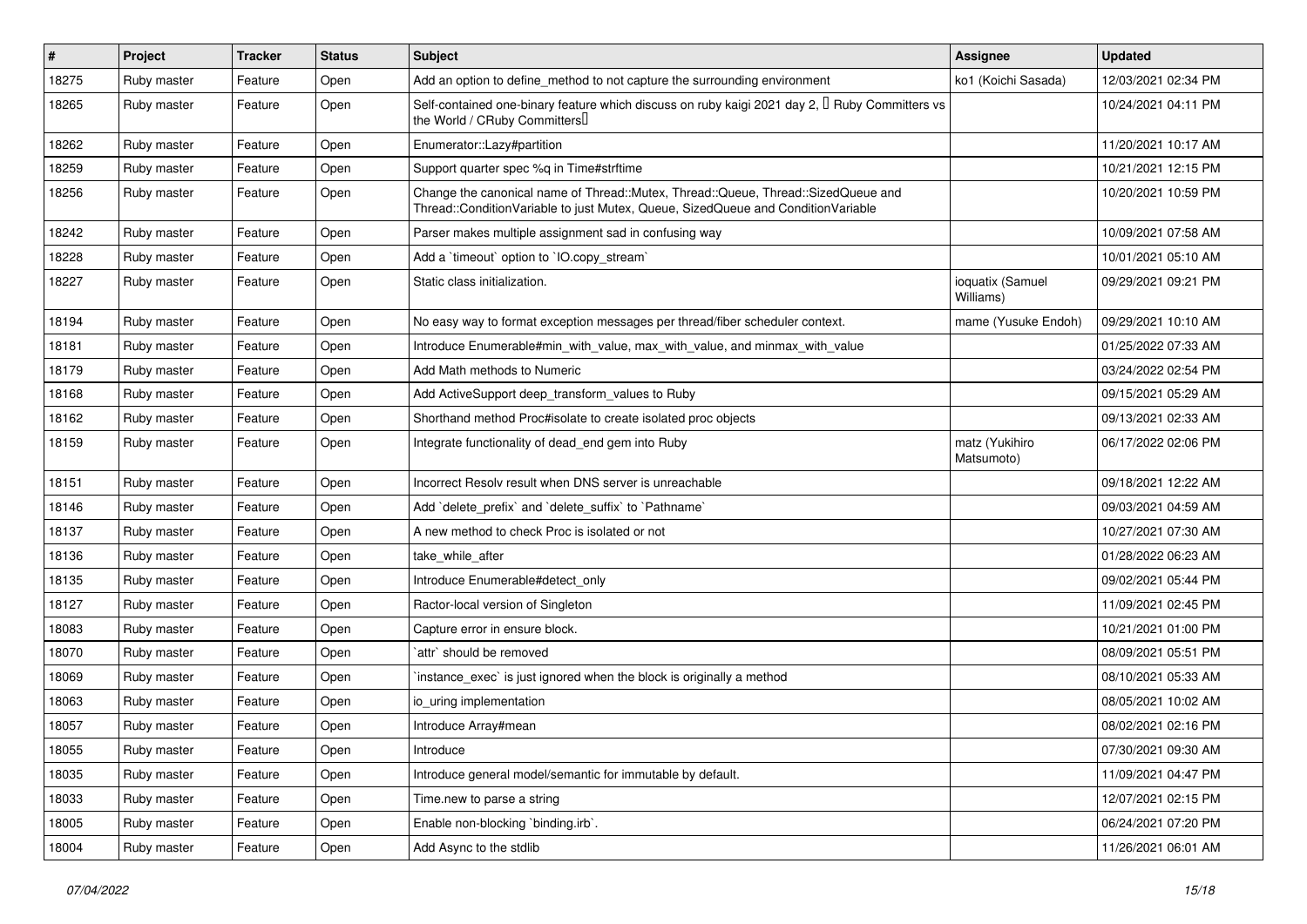| $\sharp$ | Project     | <b>Tracker</b> | <b>Status</b> | Subject                                                                                                                                     | <b>Assignee</b>              | <b>Updated</b>      |
|----------|-------------|----------------|---------------|---------------------------------------------------------------------------------------------------------------------------------------------|------------------------------|---------------------|
| 17994    | Ruby master | Feature        | Open          | Clarify `IO.read` behavior and add `File.read` method                                                                                       |                              | 07/16/2021 03:04 AM |
| 17950    | Ruby master | Feature        | Open          | Unable to pattern-match against a String key                                                                                                |                              | 06/15/2021 11:42 AM |
| 17944    | Ruby master | Feature        | Open          | Remove Socket.gethostbyaddr and Socket.gethostbyname                                                                                        |                              | 06/10/2021 08:26 AM |
| 17942    | Ruby master | Feature        | Open          | Add a `initialize(public @a, private @b)` shortcut syntax for defining public/private accessors for<br>instance vars as part of constructor |                              | 12/13/2021 12:43 AM |
| 17938    | Ruby master | Feature        | Open          | Keyword alternative for boolean positional arguments                                                                                        |                              | 07/15/2021 06:46 AM |
| 17924    | Ruby master | Feature        | Open          | Range#infinite?                                                                                                                             |                              | 07/08/2021 11:58 PM |
| 17884    | Ruby master | Feature        | Open          | locindex for profiling tools                                                                                                                | ko1 (Koichi Sasada)          | 05/24/2021 04:17 PM |
| 17859    | Ruby master | Feature        | Open          | Start IRB when running just `ruby`                                                                                                          |                              | 05/14/2021 07:54 AM |
| 17856    | Ruby master | Feature        | Open          | ary.member? is slower than ary.include?                                                                                                     |                              | 05/11/2021 10:12 AM |
| 17851    | Ruby master | Feature        | Open          | ruby extension for memoryview                                                                                                               |                              | 05/05/2021 03:15 PM |
| 17849    | Ruby master | Feature        | Open          | Fix Timeout timeout so that it can be used in threaded Web servers                                                                          | matz (Yukihiro<br>Matsumoto) | 04/10/2022 06:26 AM |
| 17844    | Ruby master | Feature        | Open          | Support list of methods to test with respond_to?                                                                                            |                              | 05/06/2021 07:00 PM |
| 17834    | Ruby master | Feature        | Open          | Add a Bytes and BytesArray class that implement memoryview                                                                                  |                              | 05/06/2021 02:22 PM |
| 17833    | Ruby master | Feature        | Open          | add IO.readinto(b) where b is a bytes like object that is you can get a memoryview from                                                     |                              | 06/30/2021 02:36 PM |
| 17830    | Ruby master | Feature        | Open          | Add Integer#previous and Integer#prev                                                                                                       | matz (Yukihiro<br>Matsumoto) | 04/27/2021 11:35 PM |
| 17825    | Ruby master | Feature        | Open          | Uniformize Float::INFINITY and Date::infinity.new                                                                                           |                              | 05/04/2021 01:43 AM |
| 17808    | Ruby master | Feature        | Open          | Feature Request: JS like splat of Object properties as named method parameters                                                              |                              | 04/17/2021 11:43 PM |
| 17797    | Ruby master | Feature        | Open          | MIPS support for addr2line.c                                                                                                                |                              | 04/13/2021 03:49 AM |
| 17790    | Ruby master | Feature        | Open          | Have a way to clear a String without resetting its capacity                                                                                 |                              | 04/21/2021 11:27 PM |
| 17786    | Ruby master | Feature        | Open          | Proposal: new "ends" keyword                                                                                                                |                              | 04/11/2021 01:40 AM |
| 17785    | Ruby master | Feature        | Open          | Allow named parameters to be keywords                                                                                                       | matz (Yukihiro<br>Matsumoto) | 12/17/2021 06:10 PM |
| 17773    | Ruby master | Feature        | Open          | Alias `Numeric#zero?` and `Float#zero?` as `Numeric#empty?` and `Float#empty?`                                                              |                              | 04/02/2021 03:39 PM |
| 17771    | Ruby master | Feature        | Open          | String#start with? should not construct MatchData or set \$~                                                                                |                              | 04/02/2021 02:49 PM |
| 17758    | Ruby master | Feature        | Open          | Provide Hash#count for performance improvement                                                                                              |                              | 03/28/2021 06:39 PM |
| 17753    | Ruby master | Feature        | Open          | Add Module#namespace                                                                                                                        |                              | 07/04/2022 01:42 AM |
| 17749    | Ruby master | Feature        | Open          | Const source location without name                                                                                                          |                              | 04/17/2021 07:38 AM |
| 17743    | Ruby master | Feature        | Open          | Show argument types in backtrace                                                                                                            |                              | 03/25/2021 06:39 PM |
| 17741    | Ruby master | Feature        | Open          | Ruby links to `objc` for convenience - this should be moved into a native ext                                                               |                              | 03/23/2021 01:24 AM |
| 17718    | Ruby master | Feature        | Open          | a method paramaters object that can be pattern matched against                                                                              |                              | 03/24/2021 01:29 PM |
| 17682    | Ruby master | Feature        | Open          | String#casecmp performance improvement                                                                                                      |                              | 03/24/2021 02:29 PM |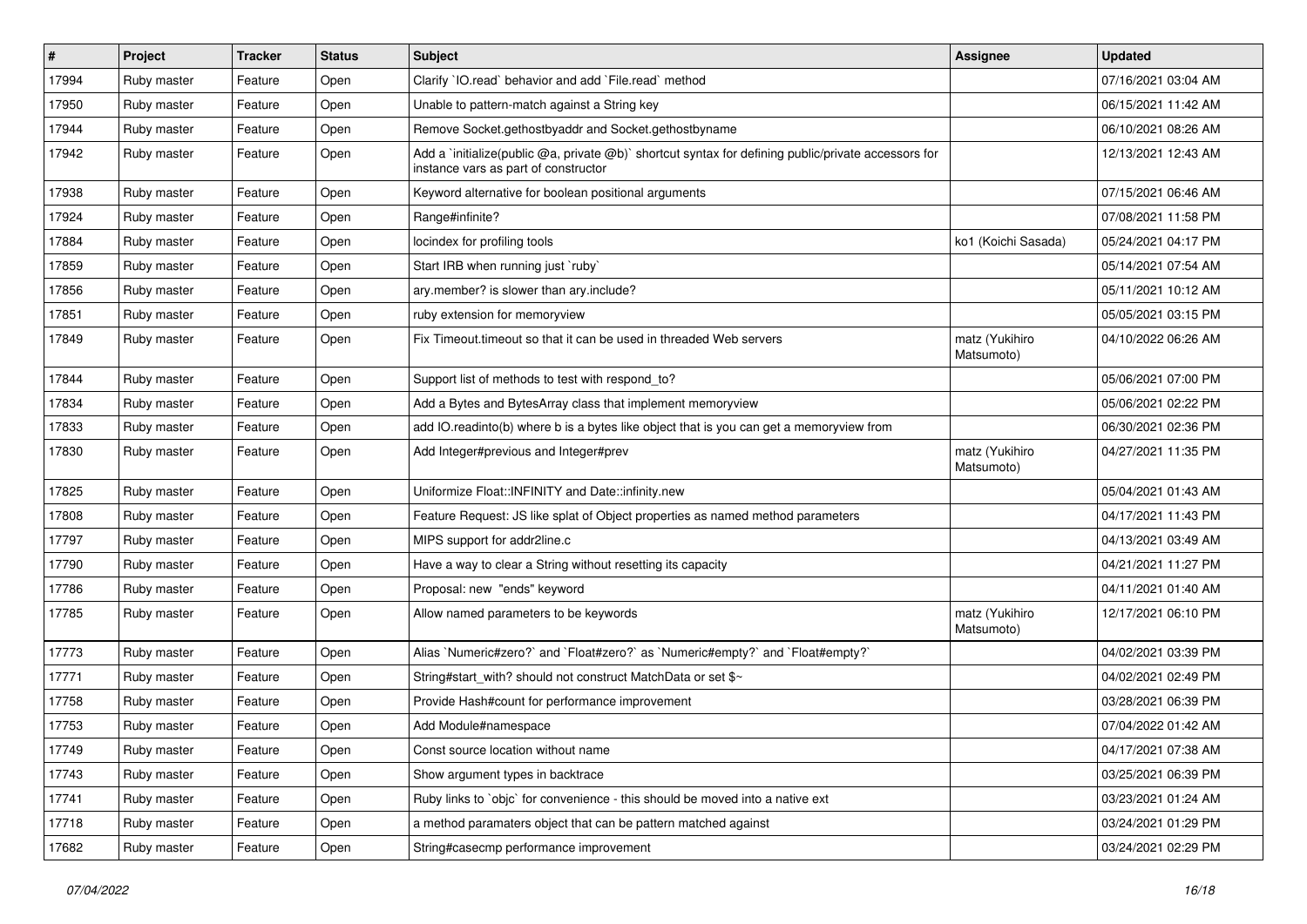| #     | Project     | <b>Tracker</b> | <b>Status</b> | <b>Subject</b>                                                                                                                                            | Assignee                          | <b>Updated</b>      |
|-------|-------------|----------------|---------------|-----------------------------------------------------------------------------------------------------------------------------------------------------------|-----------------------------------|---------------------|
| 17663 | Ruby master | Feature        | Open          | Enumerator#with, an alternative to Enumerator#with object                                                                                                 |                                   | 03/02/2021 05:48 PM |
| 17660 | Ruby master | Feature        | Open          | Expose information about which basic methods have been redefined                                                                                          |                                   | 03/02/2021 03:31 PM |
| 17647 | Ruby master | Feature        | Open          | Print register `r11` on 32-bit ARM Linux                                                                                                                  |                                   | 04/30/2021 11:22 AM |
| 17627 | Ruby master | Feature        | Open          | Suggestion: Implement `freeze_values` instance method on collection-like classes.                                                                         |                                   | 02/16/2021 07:58 PM |
| 17616 | Ruby master | Feature        | Open          | Support backtracing on Linux with non-GNU-libc + libunwind                                                                                                |                                   | 02/09/2021 01:12 PM |
| 17611 | Ruby master | Feature        | Open          | Expose `rb_execarg` interfaces and `rb_grantpt`                                                                                                           |                                   | 02/07/2021 01:52 AM |
| 17579 | Ruby master | Feature        | Open          | [Proposal] A suggestion for newline-separated shorthand notation, for the creation of Arrays<br>containing strings that may contain '' (space) characters |                                   | 01/25/2021 04:33 PM |
| 17576 | Ruby master | Feature        | Open          | Partial Functions (procs, lambdas)                                                                                                                        |                                   | 01/24/2021 07:58 PM |
| 17566 | Ruby master | Feature        | Open          | Tune thread QoS / efficiency on macOS                                                                                                                     |                                   | 01/29/2021 09:16 AM |
| 17562 | Ruby master | Feature        | Open          | Update - E option in --help                                                                                                                               |                                   | 01/19/2021 05:38 PM |
| 17550 | Ruby master | Feature        | Open          | Why no function to get all subdirectories of a directory?                                                                                                 |                                   | 01/18/2021 08:57 AM |
| 17548 | Ruby master | Feature        | Open          | Need simple way to include symlink directories in Dir.glob                                                                                                |                                   | 03/21/2022 01:35 PM |
| 17528 | Ruby master | Feature        | Open          | Make Addrinfo.getaddrinfo fall back to Timeout.timeout for :resolv_timeout                                                                                |                                   | 01/13/2021 08:50 PM |
| 17525 | Ruby master | Feature        | Open          | Implement Happy Eyeballs Version 2 (RFC8305) in Socket.tcp                                                                                                | Glass_saga (Masaki<br>Matsushita) | 06/16/2022 01:08 AM |
| 17496 | Ruby master | Feature        | Open          | Add constant Math::TAU                                                                                                                                    |                                   | 01/13/2021 05:47 AM |
| 17474 | Ruby master | Feature        | Open          | Interpreting constants at compile time                                                                                                                    |                                   | 01/07/2021 04:40 PM |
| 17473 | Ruby master | Feature        | Open          | Make Pathname to embedded class of Ruby                                                                                                                   | akr (Akira Tanaka)                | 01/07/2022 09:25 AM |
| 17472 | Ruby master | Feature        | Open          | HashWithIndifferentAccess like Hash extension                                                                                                             |                                   | 06/16/2022 01:08 AM |
| 17471 | Ruby master | Feature        | Open          | send if method for improved conditional chaining                                                                                                          |                                   | 12/29/2020 03:23 PM |
| 17468 | Ruby master | Feature        | Open          | Deprecate RUBY_DEVEL                                                                                                                                      |                                   | 06/16/2022 01:08 AM |
| 17416 | Ruby master | Feature        | Open          | Improve performance Kernel#itself                                                                                                                         |                                   | 12/21/2020 01:14 PM |
| 17414 | Ruby master | Feature        | Open          | Ractor should allow access to shareable attributes for Modules/Classes                                                                                    | ko1 (Koichi Sasada)               | 12/21/2020 03:56 PM |
| 17406 | Ruby master | Feature        | Open          | Add `NoMatchingPatternError#depth`                                                                                                                        |                                   | 12/19/2020 03:18 PM |
| 17404 | Ruby master | Feature        | Open          | Ractor `move:` API to allow shareability check                                                                                                            | ko1 (Koichi Sasada)               | 12/18/2020 09:17 PM |
| 17393 | Ruby master | Feature        | Open          | `Ractor::Moved#inspect`                                                                                                                                   | ko1 (Koichi Sasada)               | 12/21/2020 05:47 PM |
| 17375 | Ruby master | Feature        | Open          | Add scheduler callbacks for transferring fibers                                                                                                           |                                   | 12/07/2020 11:31 PM |
| 17357 | Ruby master | Feature        | Open          | Queue#pop` should have a block form for closed queues                                                                                                     |                                   | 01/12/2021 07:32 AM |
| 17356 | Ruby master | Feature        | Open          | Alignment of memory allocated through Fiddle struct's malloc                                                                                              |                                   | 12/02/2020 11:06 AM |
| 17353 | Ruby master | Feature        | Open          | Functional chaining operator                                                                                                                              |                                   | 11/30/2020 03:29 AM |
| 17333 | Ruby master | Feature        | Open          | Enumerable#many?                                                                                                                                          |                                   | 12/11/2020 03:38 AM |
| 17330 | Ruby master | Feature        | Open          | Object#non                                                                                                                                                |                                   | 01/25/2021 03:54 PM |
| 17326 | Ruby master | Feature        | Open          | Add Kernel#must! to the standard library                                                                                                                  |                                   | 06/22/2022 04:10 PM |